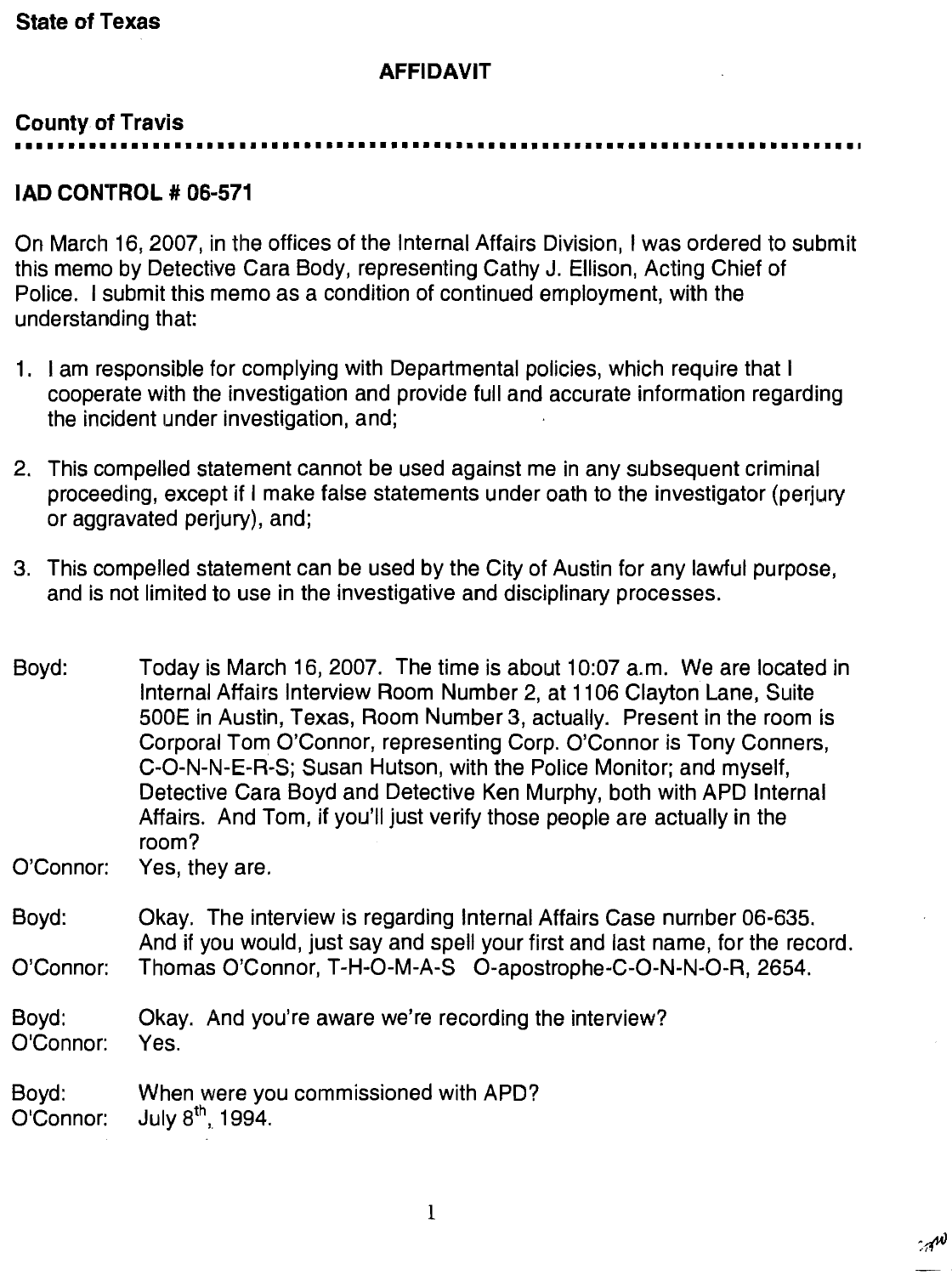| Boyd:                                    | And what is your current duty assignment?                                                                                                                                                                                                                                                                                                                                                                                                                                                                                                                                                                                                                                                                                                                   |
|------------------------------------------|-------------------------------------------------------------------------------------------------------------------------------------------------------------------------------------------------------------------------------------------------------------------------------------------------------------------------------------------------------------------------------------------------------------------------------------------------------------------------------------------------------------------------------------------------------------------------------------------------------------------------------------------------------------------------------------------------------------------------------------------------------------|
| O'Connor:                                | Corporal, Central West, Baker 100s.                                                                                                                                                                                                                                                                                                                                                                                                                                                                                                                                                                                                                                                                                                                         |
| Boyd:                                    | Okay. And was that your assignment on the date of this incident?                                                                                                                                                                                                                                                                                                                                                                                                                                                                                                                                                                                                                                                                                            |
| O'Connor:                                | Yes, it was.                                                                                                                                                                                                                                                                                                                                                                                                                                                                                                                                                                                                                                                                                                                                                |
| Boyd:                                    | Okay. And that incident was November 23 <sup>rd</sup> , 2006.                                                                                                                                                                                                                                                                                                                                                                                                                                                                                                                                                                                                                                                                                               |
| O'Connor:                                | Correct.                                                                                                                                                                                                                                                                                                                                                                                                                                                                                                                                                                                                                                                                                                                                                    |
| Boyd:                                    | Okay. And it's regarding a traffic stop that you made on South Mopac, at<br>about 11 in the morning.                                                                                                                                                                                                                                                                                                                                                                                                                                                                                                                                                                                                                                                        |
| O'Connor:                                | 1:10 in the afternoon.                                                                                                                                                                                                                                                                                                                                                                                                                                                                                                                                                                                                                                                                                                                                      |
| Boyd:                                    | Oh, was it?                                                                                                                                                                                                                                                                                                                                                                                                                                                                                                                                                                                                                                                                                                                                                 |
| O'Connor:                                | Yes.                                                                                                                                                                                                                                                                                                                                                                                                                                                                                                                                                                                                                                                                                                                                                        |
| Boyd:<br>O'Connor:<br>Boyd:              | Okay. I thought on the videotape, it started-- oh, you're right. Okay.<br>Good. Um, so we'll just go over that incident. What lane were you in on<br>Mopac when you first saw this vehicle that you stopped?<br>The inside lane.<br>The inside lane?                                                                                                                                                                                                                                                                                                                                                                                                                                                                                                        |
| O'Connor:                                | The inside one, I don't know if you'd call it number one. The furthest<br>inside.                                                                                                                                                                                                                                                                                                                                                                                                                                                                                                                                                                                                                                                                           |
| Boyd:                                    | The furthest left lane?                                                                                                                                                                                                                                                                                                                                                                                                                                                                                                                                                                                                                                                                                                                                     |
| O'Connor:                                | Correct.                                                                                                                                                                                                                                                                                                                                                                                                                                                                                                                                                                                                                                                                                                                                                    |
| Boyd:                                    | And where was the vehicle?                                                                                                                                                                                                                                                                                                                                                                                                                                                                                                                                                                                                                                                                                                                                  |
| O'Connor:                                | Behind me.                                                                                                                                                                                                                                                                                                                                                                                                                                                                                                                                                                                                                                                                                                                                                  |
| Boyd:                                    | Behind you?                                                                                                                                                                                                                                                                                                                                                                                                                                                                                                                                                                                                                                                                                                                                                 |
| O'Connor:                                | Uh-huh [yes].                                                                                                                                                                                                                                                                                                                                                                                                                                                                                                                                                                                                                                                                                                                                               |
| Boyd:<br>O'Connor:                       | Okay. And how fast were you going, and was he going, if you recall?<br>72 to 76. I was going to a call in David, coming from IDA. And I was<br>pacing the car in front of me. I wasn't going to stop him unless the-- I was<br>going to make a backup. If that guy Code 4'd, I was going to stop the<br>vehicle. I was pacing that car at 76, and this car behind me, the one that I<br>initially-- eventually ended up stopping, but I wasn't watching him the<br>whole time. I was watching the vehicle in front of me. That vehicle exited<br>at Fifth Street, before it crossed the river. That's when the call I was going<br>to was Code 4. They sent me another call in David, and I moved over.<br>And then I was going 70 when this car passed me. |
| Boyd:<br>O'Connor:<br>Boyd:<br>O'Connor: | Okay. All right. Um, did you preempt from the call to make the stop?<br>The hang-up, yes.<br>Okay, and that was the hang-up that you said was, had been holding for<br>like two hours?<br>Right.                                                                                                                                                                                                                                                                                                                                                                                                                                                                                                                                                            |

 $\overline{c}$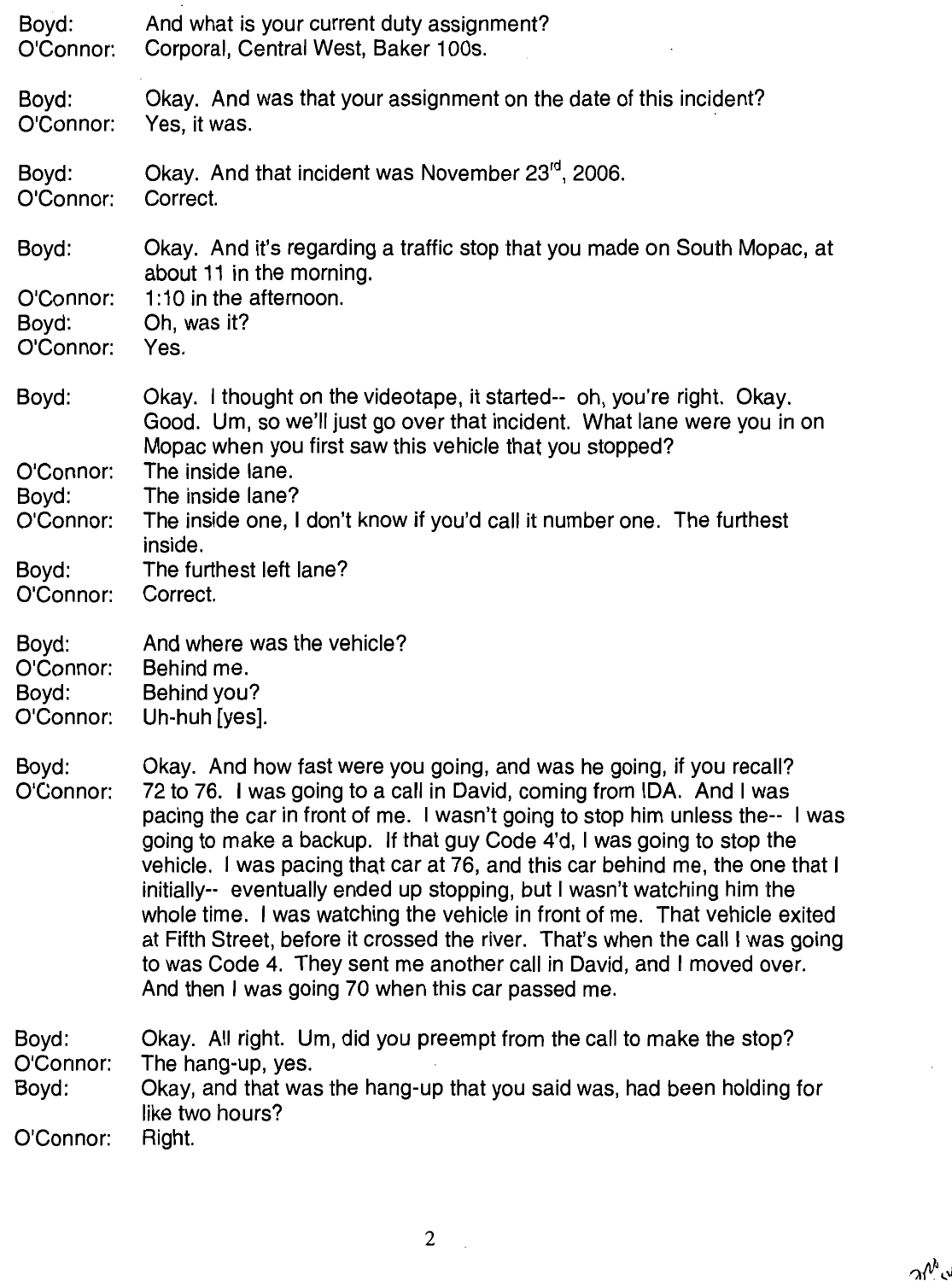| Boyd:                           | Okay. Um, so you were in the left lane, pacing a vehicle in front of you, so<br>you might have been going about 76.                                                                                                                                                                                                                             |
|---------------------------------|-------------------------------------------------------------------------------------------------------------------------------------------------------------------------------------------------------------------------------------------------------------------------------------------------------------------------------------------------|
| O'Connor:<br>Boyd:              | Mm-hmm [yes].<br>He was behind you. And I noticed in your report, or on the video, you said<br>he was two car lengths behind you?                                                                                                                                                                                                               |
| O'Connor:<br>Boyd:<br>O'Connor: | Yes.<br>But he was keeping up with you                                                                                                                                                                                                                                                                                                          |
| Boyd:<br>O'Connor:              | Right.<br>basically.<br>Mm-hmm [yes].                                                                                                                                                                                                                                                                                                           |
| Boyd:                           | Okay. Um, and at one point, you had mentioned that it was tailgating.<br>Was he tailgating you? Or, I mean, two car lengths                                                                                                                                                                                                                     |
| O'Connor:                       | Oh, yes. I consider two car lengths at 72, 76 miles an hour to be very<br>close.                                                                                                                                                                                                                                                                |
| Boyd:<br>O'Connor:<br>Boyd:     | Okay.<br>I don't think that would fall within 2-second rule.<br>Mm-hmm [yes]. I just was wanting to be clear if it ever changed from two<br>car lengths, if he actually got right up on you.                                                                                                                                                    |
| O'Connor:                       | Well, uh, I wasn't watching him so much when I was pacing the other car,<br>and going to the other call                                                                                                                                                                                                                                         |
| Boyd:<br>O'Connor:              | Mm-hmm [yes].<br>until the other car turned off and we went across the bridge. And then<br>yeah had-- then I was taking a little notice, and which is why I moved over<br>to thethe inside lane, or thethe next lane.                                                                                                                           |
| Boyd:<br>O'Connor:              | Okay. So you moved over to<br>One lane, to my                                                                                                                                                                                                                                                                                                   |
| Boyd:<br>O'Connor:              | $$ the middle lane<br>to my right.                                                                                                                                                                                                                                                                                                              |
| Boyd:<br>O'Connor:<br>Boyd:     | And<br>Well, right after the exit ramp, there at Sixth Street, there's only two lanes.<br>Mm-hmm [yes].                                                                                                                                                                                                                                         |
| O'Connor:                       | And then once we got on the Town Lake bridge, it goes to three. I don't<br>remember exactly why I moved over. I think I moved over, and there's<br>only the two lanes. So I moved over to the right lane, which once you<br>cross around the, when you start across at Town Lake, then it becomes<br>three, you have, plus the on-ramp is four. |
| Boyd:<br>O'Connor:              | Mm-hmm [yes].<br>And I think now there's five. What used to be an exit ramp is now a lane<br>all the way down to Barton Skyway, and I think it was in town. I don't<br>remember                                                                                                                                                                 |
| Boyd:<br>O'Connor:              | Okay.<br>We were in-- 1 I moved over the second-lane from the inside. He<br>passed me, still on the inside lane.                                                                                                                                                                                                                                |
| Bovd:                           | Okay. And you were going 70 when he passed you.                                                                                                                                                                                                                                                                                                 |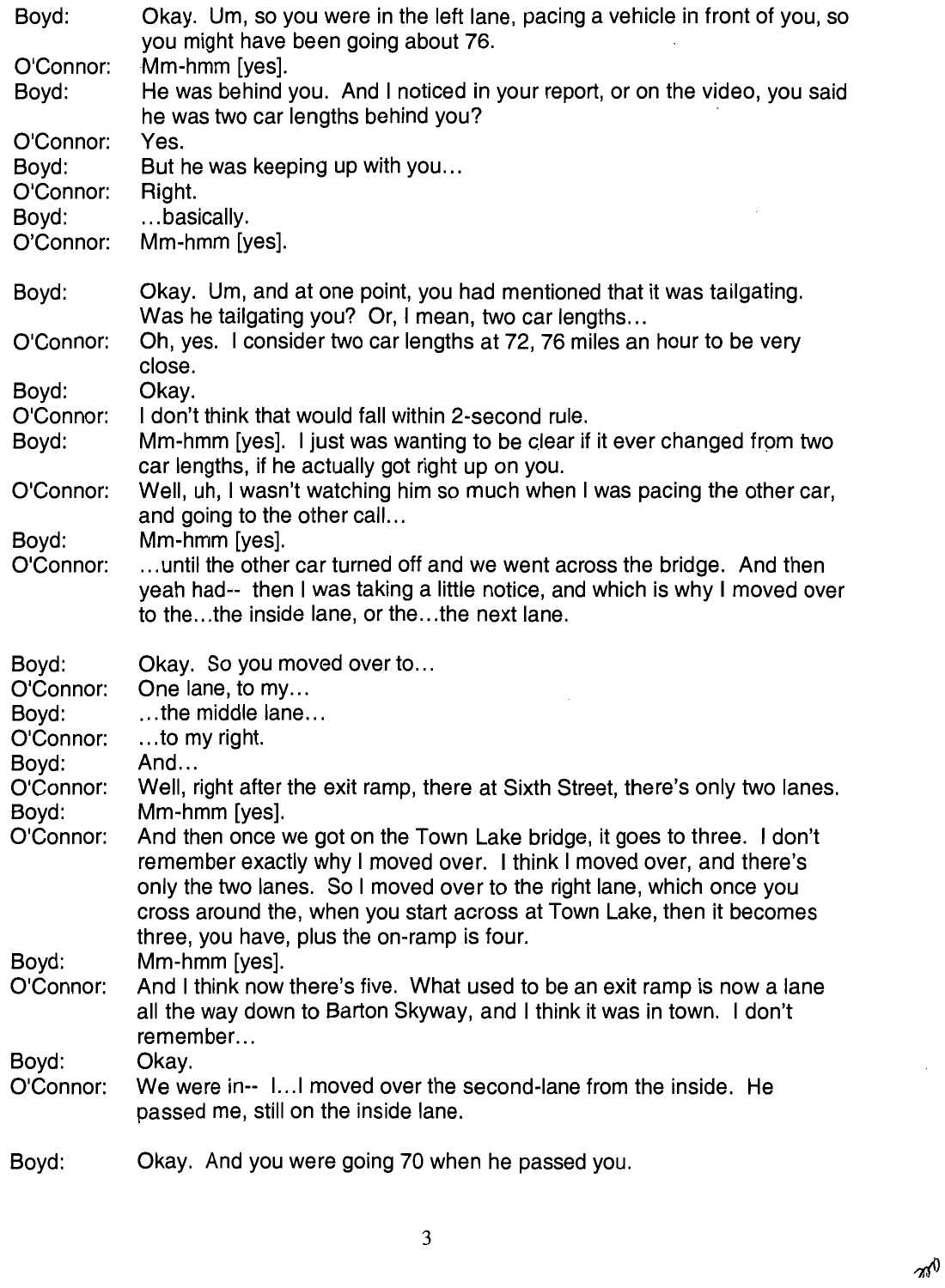| O'Connor:                                                      | Correct.                                                                                                                                                                                                                                                                                                                                                                                                                                                                                                                                                                                         |
|----------------------------------------------------------------|--------------------------------------------------------------------------------------------------------------------------------------------------------------------------------------------------------------------------------------------------------------------------------------------------------------------------------------------------------------------------------------------------------------------------------------------------------------------------------------------------------------------------------------------------------------------------------------------------|
| Boyd:<br>O'Connor:<br>Boyd:<br>O'Connor:<br>Boyd:<br>O'Connor: | Um, were there a lot of other vehicles on the roadway, that you<br>remember? I know this was<br>It was<br>Thanksgiving Day.<br>Yeah. It was pretty-- there was a lot of traffic out.<br>Mm-hmm [yes].<br>And you can see on the video, there's a lot of cars going by.                                                                                                                                                                                                                                                                                                                           |
| Boyd:<br>O'Connor:                                             | Okay. And were they, was everybody kind of all traveling at the same<br>speed, or was it just you two traveling 70 miles an hour?<br>Well, I was going faster than the car that I-- there was a car in that right<br>lane, when I passed that car, that's when I moved over, and that's when<br>he passed me.                                                                                                                                                                                                                                                                                    |
| Boyd:<br>O'Connor:                                             | Okay. Um, and so when he passed you, that's when you got in behind<br>him and initiated the stop?<br>Right. When I moved over, I saw in the mirror that thethat the vehicle<br>didn't have a front license plate. When he passed me, I saw there was no<br>rear license plate on it. I don't remember if I moved back in behind him or<br>if he changed lanes, but after he passed me, I saw there was no license<br>plates on the car. He's passing me. I'm goingI'm going 5 over the<br>speed limit.                                                                                           |
| Boyd:<br>O'Connor:<br>Boyd:<br>O'Connor:                       | Mm-hmm [yes].<br>I either moved in back behind him, or he moved over, and then uh, I don't<br>remember<br>Okay.<br>which which lane it started in.                                                                                                                                                                                                                                                                                                                                                                                                                                               |
| Boyd:<br>O'Connor:                                             | Okay. Okay, and then after he pulled over on the shoulder of Mopac, um,<br>and you walked up and made the approach, I know on the video, you--<br>he asked why you stopped him, and you told him he was 5 over, and for<br>the license plates. Um, did the other occupants say anything to you while<br>you were talking to Mr. Snelling?<br>I don't know if they were talk-- well, yeah. They were talking to me, and<br>they were arguing about stopping for 5 over the speed limit, and I was<br>more keying in on what he was saying. But yeah, everybody in the vehicle<br>was talking, and |
| Boyd:<br>O'Connor:                                             | Okay. Can you explain why it seemed like you were kind of hurrying<br>through this stop, instead of um, taking your time and talking to him or the<br>passengers about you know, when they're griping about 5 miles over?<br>It was a busy day. I was trying to clear calls. I'd been in IDA before this.<br>I'm going down to David. I went there to back somebody up, as soon as<br>he Code 4'd they dispatched me to another call. It was Thanksgiving, but<br>it was it was very busy.                                                                                                       |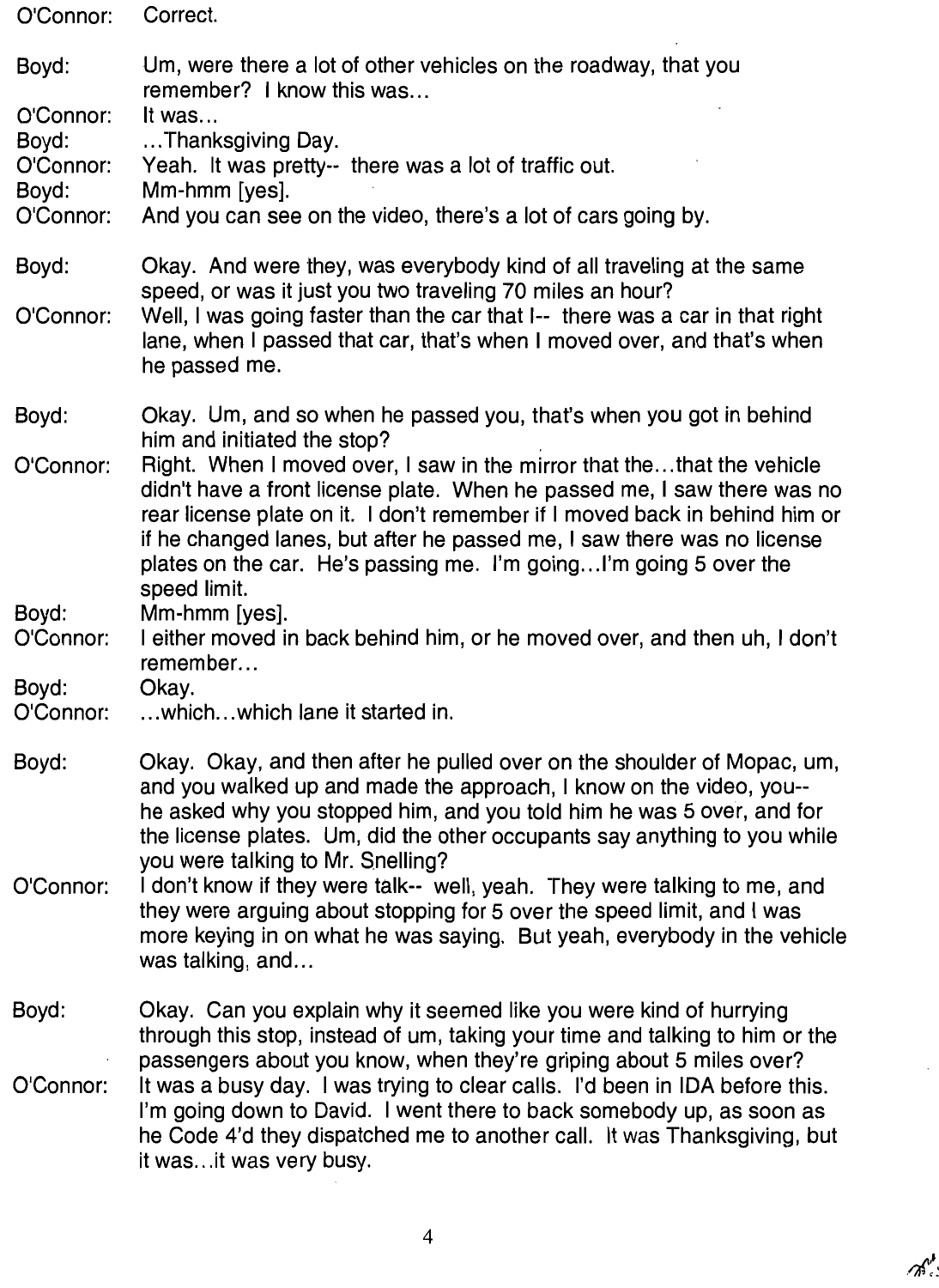| Boyd:<br>O'Connor: | Mm-hmm [yes].<br>There hadn't been anybody available in Baker. I'm trying to get back to<br>my sector and clear up calls.                                                                                                                                                                                                                                                                                                                                                                                   |
|--------------------|-------------------------------------------------------------------------------------------------------------------------------------------------------------------------------------------------------------------------------------------------------------------------------------------------------------------------------------------------------------------------------------------------------------------------------------------------------------------------------------------------------------|
| Boyd:<br>O'Connor: | Mm-hmm [yes]. Okay. Um, so that's not your typical way of approaching<br>a traffic stop? What you're saying, on this day, you were more in a hurry,<br>because you had other calls and it was a busy day.<br>In that situation, yes. I am.                                                                                                                                                                                                                                                                  |
| Boyd:<br>O'Connor: | Okay.<br>I was trying to get this done, go on to my next call. Or, go to the call, this<br>hang-up and whatever else they're holding. David had a, they'd had a<br>shooting, and IDA had a hostage situation or something. So I knew there<br>were calls holding. And we'd been going back and forth to either of those<br>sectors, so I knew that my call I was supposed to be going to was holding,<br>and there may be other calls. And like I said, at Baker, we were holding<br>calls.                 |
| Boyd:              | Okay. This is just out of curiosity, being a police officer myself, would this<br>be something, I mean was this like a a stop that you had to make, or<br>could this have been a case of discretion of, "Well, we're so busy today,"                                                                                                                                                                                                                                                                        |
| O'Connor:<br>Boyd: | The car didn't have any license plates on it.<br>Mm-hmm [yes].                                                                                                                                                                                                                                                                                                                                                                                                                                              |
| O'Connor:          | That, to me, was, uh, very suspicious. For a vehicle with no license plates<br>to pass a police car, that seemed strange to me. When I stopped it, uh, I<br>did see a license plate laying on the back deck or what have you, on the<br>back seats. But it wasn't even propped up like people do, with buyer's tag,<br>and propped up where you can see it in the window. It wasn't attached to<br>the window. It was laying on the back, and this was a fairly new car. I<br>think it was a 2006 or a 2007 |
| Boyd:<br>O'Connor: | Mm-hmm [yes].<br>no license plates on it, following a police car, and when the police car<br>moves over, it passed me.                                                                                                                                                                                                                                                                                                                                                                                      |
| Boyd:<br>O'Connor: | Okay.<br>I thought that was a higher priority than athan a hang-up call.                                                                                                                                                                                                                                                                                                                                                                                                                                    |
| Boyd:              | Okay. Well, that's what I wanted to know. I wanted to know what was in<br>your mind, you know.                                                                                                                                                                                                                                                                                                                                                                                                              |
| O'Connor:          | It made me suspicious that it possibly was a stolen car. Like I said, no<br>plates on the front, you know, maybe a dealer tag. It passes me, no plate<br>on the back, no dealer tag on the window, which, you know, there again,<br>that's common with the people, with the dealer tag on the window, rather<br>than on the back. I didn't see anything, until I stopped the car. I could see<br>a plate laying in there, but-- and that's what I told him. "This may be the<br>plate, I don't know."       |
| Boyd:              | Mm-hmm [yes].                                                                                                                                                                                                                                                                                                                                                                                                                                                                                               |

O'Connor: I thought it was possibly a stolen car.

 $\epsilon$ 

 $\bar{z}$ 

 $\mathscr{N}$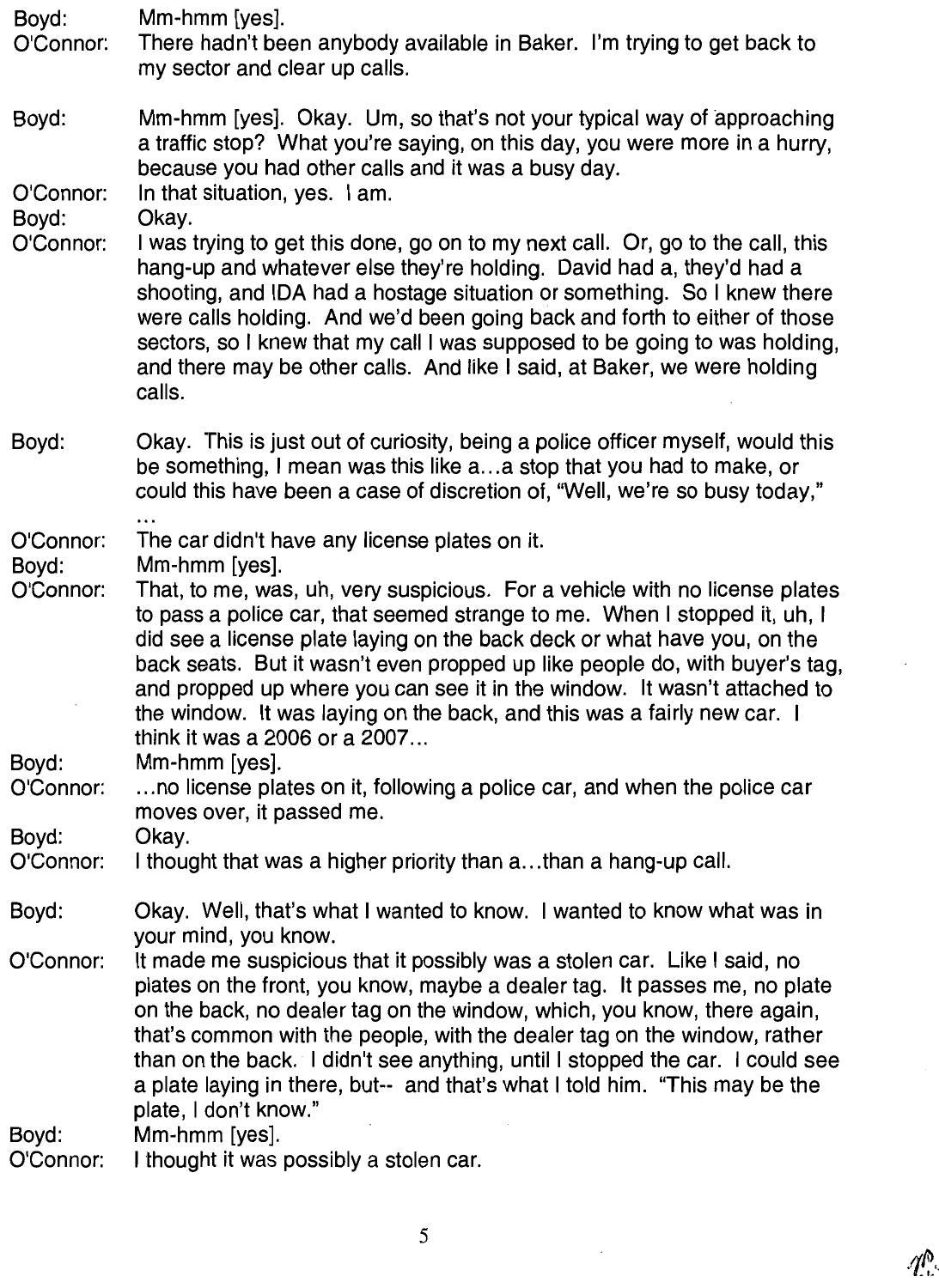| Boyd:<br>O'Connor: | And do you know afterwards, diddid it come back to that car? Was that<br>the right plate? Did you ever find?<br>Yeah, because I wrote them tickets, and I put that plate onon-- I, I'm<br>sure it did confirm. I guess I did run it, on the car. I don't remember it<br>coming out on the radio. I don't, she never did give me 28 return, that, uh,<br>I can recall.                                                                                                                                                                                                                                                                                                                                                                                                                                                   |
|--------------------|-------------------------------------------------------------------------------------------------------------------------------------------------------------------------------------------------------------------------------------------------------------------------------------------------------------------------------------------------------------------------------------------------------------------------------------------------------------------------------------------------------------------------------------------------------------------------------------------------------------------------------------------------------------------------------------------------------------------------------------------------------------------------------------------------------------------------|
| Boyd:<br>O'Connor: | Mm-hmm [yes]. Yeah.<br>But I guess she sent it to me. I I think it did come back to the car,<br>because I listed it on the report.                                                                                                                                                                                                                                                                                                                                                                                                                                                                                                                                                                                                                                                                                      |
| Boyd:              | Okay. Okay, and then once you made the approach and he asked you<br>why you stopped him and you told him, and then you asked for his license<br>and insurance, and he was kind of questioning the reason for the stop,<br>um, then youyou seemed to just go right to getting him out of the<br>vehicle. And I wanted to ask you, do you think that that was the safest<br>thing to do, to get him out of a vehicle on Mopac, at this point?                                                                                                                                                                                                                                                                                                                                                                             |
| O'Connor:          | If he would have complied with me and gone into the shoulder, yes. I'm<br>standing out there. How safe, I don't think it was safe for me.                                                                                                                                                                                                                                                                                                                                                                                                                                                                                                                                                                                                                                                                               |
| Boyd:              | Mm-hmm [yes]. Well, that's what I mean to-- if it wasn't safe, even for you<br>standing out there, why would you get someone out of a vehicle?                                                                                                                                                                                                                                                                                                                                                                                                                                                                                                                                                                                                                                                                          |
| O'Connor:          | Because he was not giving me anyany identification. I don't know why<br>hehe-- when I asked him the third or fourth time, but the lady that I<br>found out later is his mother says, "Darryl, give him your driver's license,"<br>he says, "No." So then I don't know if he's wanted, so my thinking was to<br>get him out of the car, separated from the people, see if he'll give me his<br>name. If not, go get what they say his name is, and try and verify it.<br>Rather than him sitting in the car and give me a name, and then they<br>have-- I'm trying to separate them so that I can verify who he is. He's not<br>giving me a driver's license. I'm trying to verify who he is. I don't want to<br>do that in front of these other people, because then they, whatever name<br>he tells me, they hear him. |
| Boyd:              | Okay. So when you opened the door to continue telling him to get out,<br>you pulled your taser out. And is that common for you to pull it out so<br>quickly?                                                                                                                                                                                                                                                                                                                                                                                                                                                                                                                                                                                                                                                            |
| O'Connor:          | Well, I can't remember ever pulling it out on a traffic stop before.                                                                                                                                                                                                                                                                                                                                                                                                                                                                                                                                                                                                                                                                                                                                                    |
| Boyd:              | Okay. Were you intending to tase him in the car if he didn't get out? I                                                                                                                                                                                                                                                                                                                                                                                                                                                                                                                                                                                                                                                                                                                                                 |
| O'Connor:          | mean, what was your reason for pulling your taser out?<br>Because he was argumentative, and I thought I might have a problem.                                                                                                                                                                                                                                                                                                                                                                                                                                                                                                                                                                                                                                                                                           |
| Boyd:<br>O'Connor: | Okay. Did you feel a threat from him?<br>I was concerned that apparently he had a driver's license and was<br>refusing to give it to me. That's on there. I knew I didn't have a backup. I<br>knew there was no officer available in David. There was no officer<br>available in Baker. And when I made the traffic stop and David asked for                                                                                                                                                                                                                                                                                                                                                                                                                                                                            |

 $\cdot$ 

 $\mathcal{A}$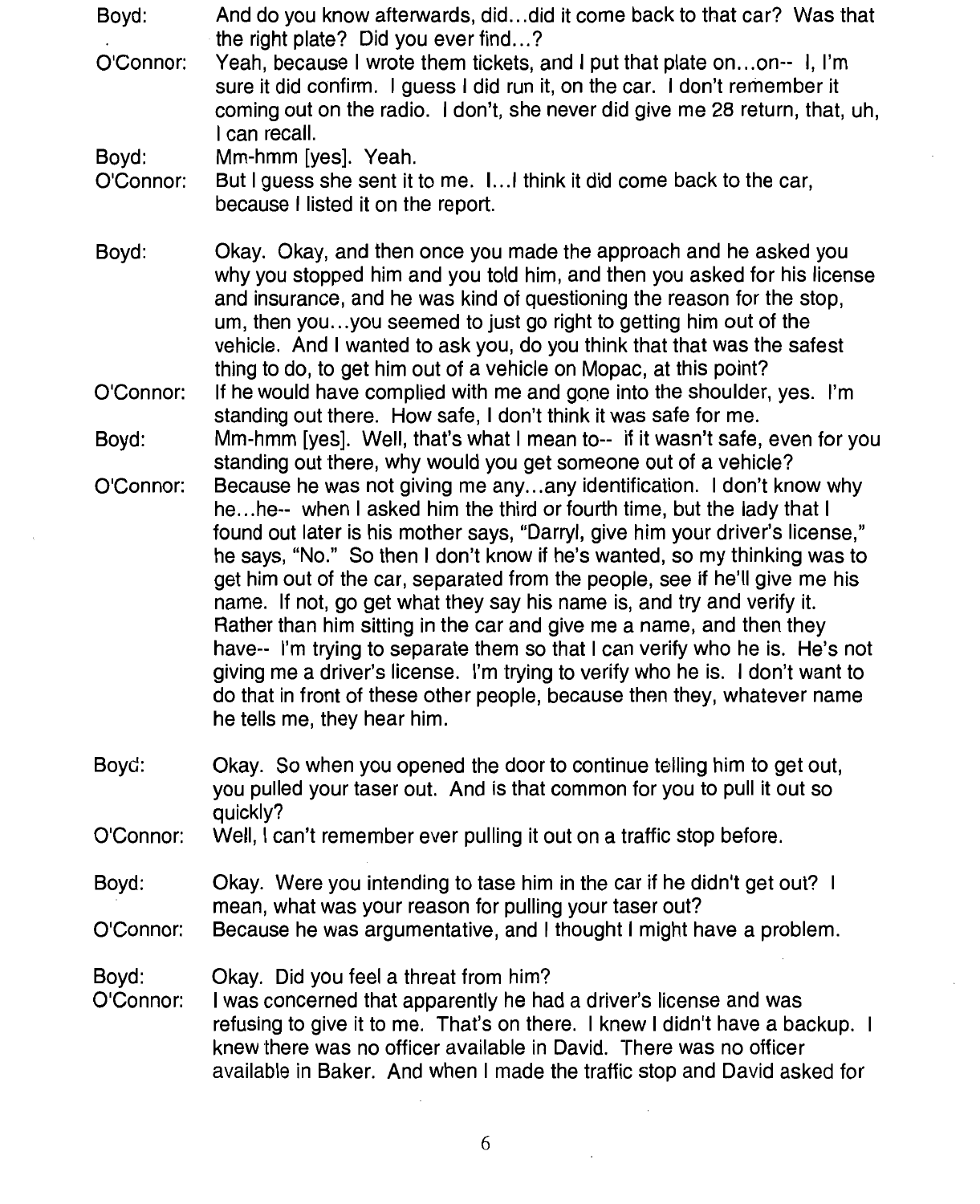a 75, I knew there wasn't anybody else coming, because nobody else had came up. I don't know if she was checking for anybody, but I knew that I didn't have a backup coming.

Boyd: Okay. Um, now when he's, you know, saying you know, "Whoa! Whoa! Whoa! What..." you know, and you're like, "No, not that. You're going to give me your license and insurance," um, I just want to know if you thought there might have been a better way. That instead of just going immediately to opening the door and pulling out your taser, that maybe there was, could have been a way to de-escalate, through your training, or experience.

Well. I could have stood there and talked to him longer. O'Connor: Boyd: Mm-hmm [yes].

O'Connor: I was concerned. There's no plates on this car. Possibly, the car is stolen, and he didn't want to give me an ID. Now I'm concerned that possibly, he has warrants.

Bovd: Mm-hmm [yes].

O'Connor: So.

- Boyd: Well, did, would an option be to just disengage and back away from the car? I mean, if you're that concerned that it's stolen, or that he's maybe a threat to you, to disengage and call for backup and get more units there before you pull this person out of the car on Mopac.
- I didn't say I didn't want a 75. She'd asked for a 75. I hadn't heard O'Connor: anybody come. I don't know if somebody's coming or not. Bovd: Okav.
- O'Connor: Could I have come back and sat in my car and told them. I'm just going to wait for my unit, I guess.
- Boyd: Okay. Um. So again, I don't know if I've asked you this yet. When you...when you had your taser out, was it really more of a threat to him, to make sure he got out of the car? Do you know what I mean? Like, what was your taser out for?

O'Connor: In case I needed it.

Okay. But again, you know, you pulled it out, "Get out of the car!" was it to Boyd: kind of threaten him, "You'd better get out. We're done arguing"? O'Connor: No.

Bovd: Just in case you needed it.

- O'Connor: Right.
- Boyd: Okay. Um, would you have tased him in the car if he didn't get out? O'Connor: No.
- Boyd: Okay. What would you have done if he didn't get out? Well, then I would have had to ask, I quess, "Did you find me a 75? I need O'Connor: somebody over here. I've got a non-compliant driver."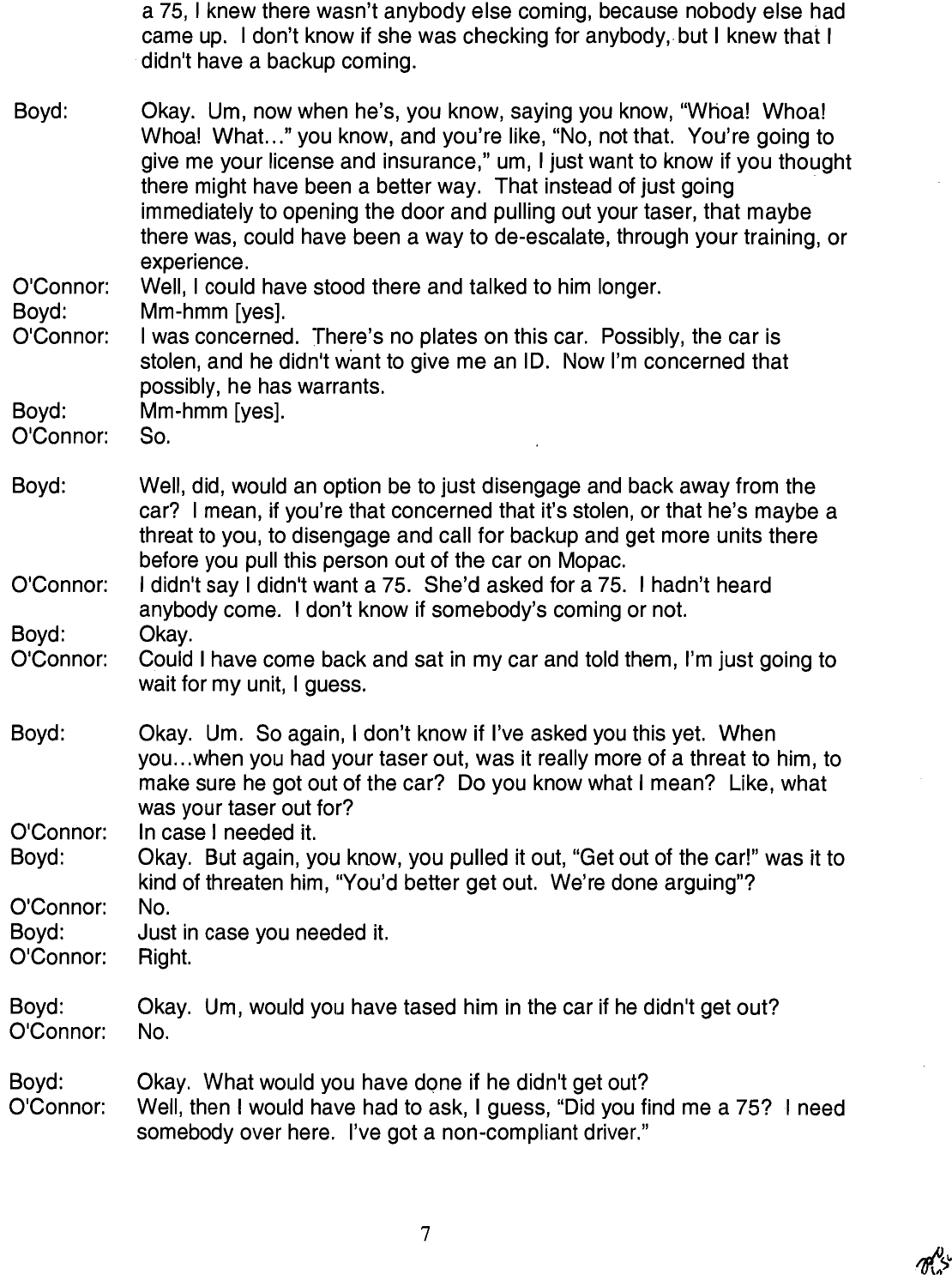| Boyd:                                    | Okay. Um, and then once he got out of the car, he's still trying to figure<br>out why you're talking to him the way you're talking to him, and um, and<br>you're telling him at the same time, to move to the back of the vehicle                                                                                                                                                                                              |
|------------------------------------------|--------------------------------------------------------------------------------------------------------------------------------------------------------------------------------------------------------------------------------------------------------------------------------------------------------------------------------------------------------------------------------------------------------------------------------|
| O'Connor:<br>Boyd:<br>O'Connor:<br>Boyd: | Right.<br>and you pushed the door closed<br>Because I'm standing very close to the white line. This is not where I want<br>to talk. I told him, "Move to the back of the car," which then we got the<br>protection from my car, we're going to be on the grass or shoulder. Later<br>on in the stop, somebody did pull up behind us and stop, there on the<br>shoulder. I mean, I I didn't want to be standing there.<br>Okay. |
| O'Connor:                                | I didn't want him standing there.                                                                                                                                                                                                                                                                                                                                                                                              |
| Boyd:<br>O'Connor:<br>Boyd:              | Okay. Uh, so why did you use the taser on him?<br>Because I want to shut the door, and he said it hit him, and he pushed it<br>back. I I saw the door come back towards me. I thought he'd pushed<br>the door back towards me. The door is, does shut, and he reaches his<br>right arm up towards me. I don't know what he's going to do, so I tased<br>him. I felt threatened.<br>Okay.                                       |
| O'Connor:                                | I'm backed up almost to the white line. You can see all the traffic going by<br>in that lane, and the other lanes. I mean, traffic was going by very close to<br>me.                                                                                                                                                                                                                                                           |
| Boyd:                                    | Okay. Yeah, that is true. That's evident on the video. Um, but I was<br>wondering, you know, after you tased him, youyou stood there on the<br>edge of the roadway for a long time, until your backup arrived to handcuff<br>him.                                                                                                                                                                                              |
| O'Connor:                                | I don't want to get there and handcuffing him, because I can't-- thatthat<br>trunk on that car is very high. If I were get down and handcuff him, I can't<br>see the two people on                                                                                                                                                                                                                                             |
| Boyd:                                    | Well, I'm not saying that you should have handcuffed him. I'm like, if you<br>were concerned about being on the edge of the roadway in the first place,<br>to where you had to tase him, but then after you tased him, you just stood<br>on the edge of the roadway, just waiting for your backup                                                                                                                              |
| O'Connor:                                | I'm standing by the front of my car. Yeah. I could have got on the other<br>side of the car, I guess, but I don't-- well, I guess the prongs would reach<br>this far. I don't know.                                                                                                                                                                                                                                            |
| Boyd:<br>O'Connor:                       | Okay.<br>I've got, at least next to my car I wasn't standing on the white line<br>anymore.                                                                                                                                                                                                                                                                                                                                     |
| Boyd:<br>O'Connor:<br>Boyd:<br>O'Connor: | Okay. Um, do you think it was a necessary use of force when<br>Yes.<br>you tased him?<br>Yes, I do.                                                                                                                                                                                                                                                                                                                            |

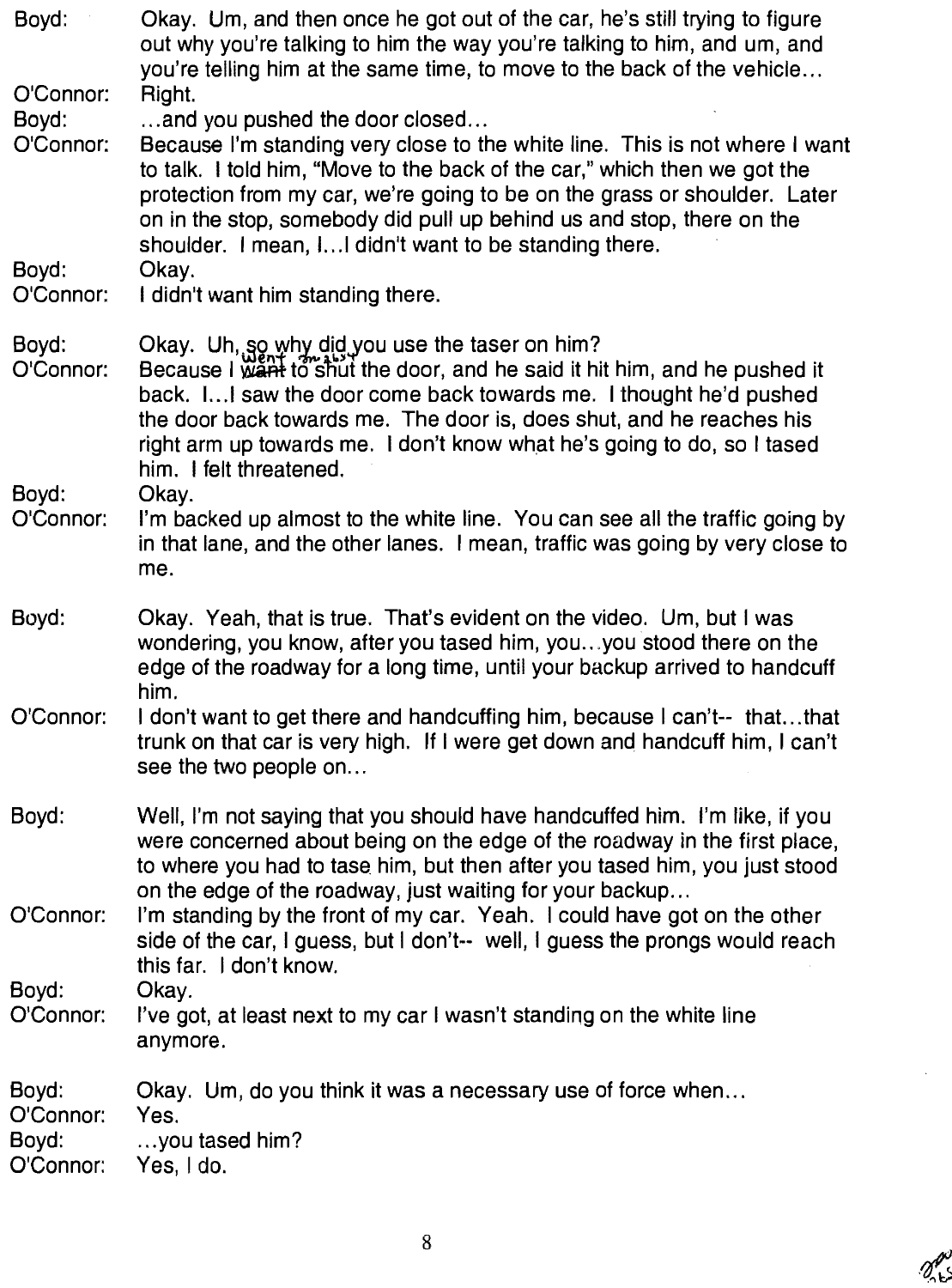Boyd: Um, is there anything else that you could have done in this situation, instead of tasing him?

O'Connor I guess I could have stood there and kept talking to him.

Boyd: O'Connor Okay. And why didn't you? Just why didn't you leave him in the car and keep talking to him, explaining, "This is why I stopped you," you know. 1've explained to him why I stopped him. He was no longer asking why. He was questioning it. He apparently understood why I stopped him. He just thought-- apparently he didn't think I could stop him for that.

Boyd: O'Connor: Okay. is that common? Have you stopped people for 5 over? Yes, I have.

Boyd: Often? Okay. How often, un, did you tase people when you were on Sixth Street?

O'Connor: I've never tased anyone on Sixth Street. I didn't have a taser then

Boyd:

o'Connor 1 left Sixth Street in 2001.

0kay.

Boyd: O'Connor; Okay. Um, have you tased people as a Corporal on this patrol shift? I'm pretty sure that's the first time I've ever used it.

Boyd Hmmm. Okay. Um, when-- after... after he was taken into custody and put into the back of the car, then you went back up to the vehicle, and I think Corp. Israel was up there. And um, the mother was asking you, "Are you taking him to jail?" And you seemed to just talk over here, demanding the insurance. And then you could hear her say, "See, this is how he's been." Um, at that point, can you kind of tell me what was in your mind, or why you didn't again, slow down, take your time and explain why you're taking him to jail, um, you know, instead, just demanding the insurance, talking over them.

- O'Connor: Well, I'm trying to get the insurance. I wrote him several tickets, trying to see if his insurance-- whether he was going to receive a citation of insurance or not. So trying to verify whose car this is. I don't know if that's in his 28, return or not.
- Boyd: Mm-hmm [yes]. Okay. But what I'm trying to get across, Tom, I mean, is that the best approach when you're talking to someone? I mean, I'm trying to see if you're seeing if there was any other way to get cooperation from people.

O'Connor: Sure. Everybody could handle it different.

Boyd: 0kay. And you watched your vide0. I mean, how would you describe your demeanor?

O'Connor Very direct.

Boyd: Okay. And how would you expect, how would you respond to someone being that way with you?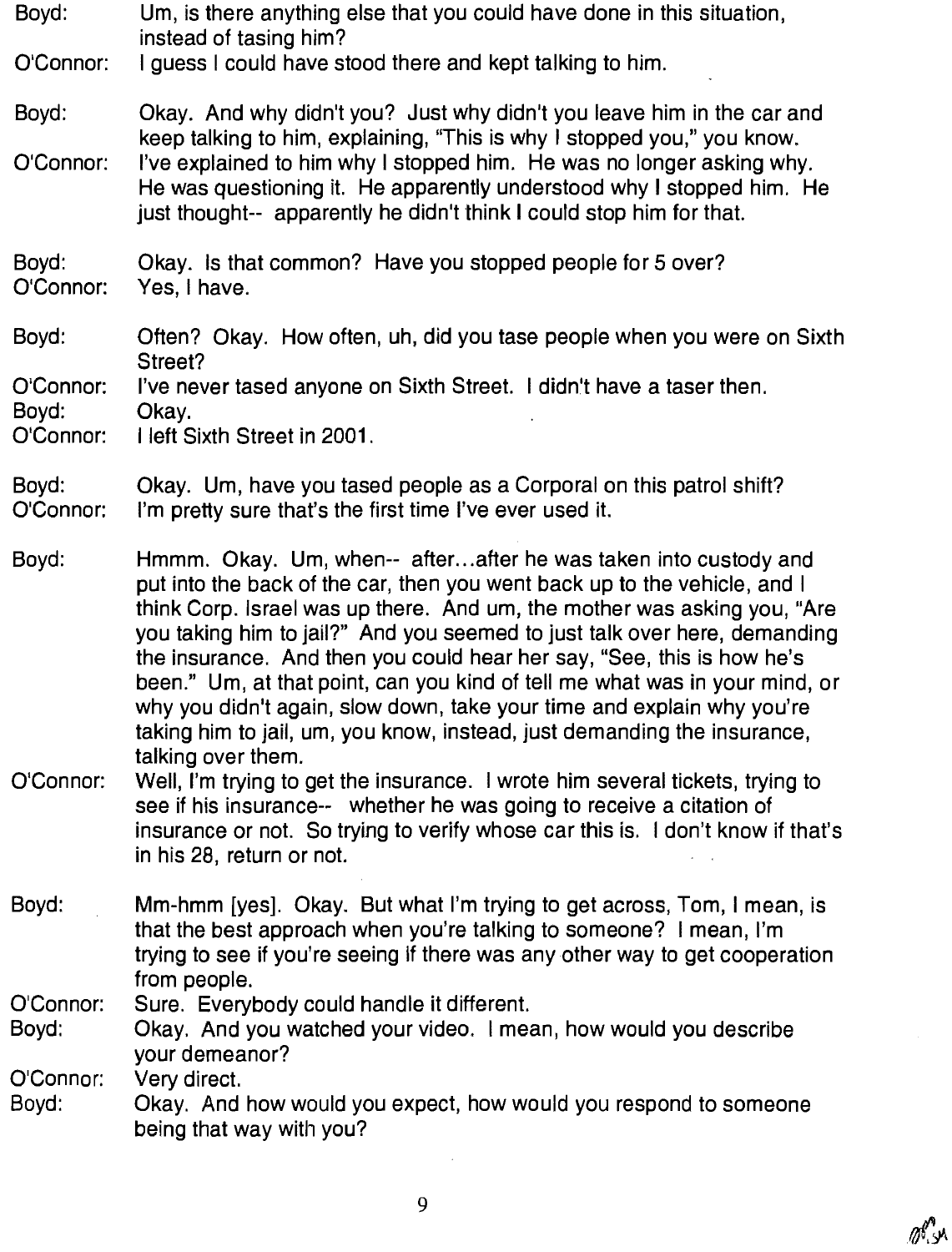| O'Connor:                       | The majority of the people that I stop, when I ask them for driver's license<br>and insurance, they present it.                                                                                                                                                                                                                             |
|---------------------------------|---------------------------------------------------------------------------------------------------------------------------------------------------------------------------------------------------------------------------------------------------------------------------------------------------------------------------------------------|
| Boyd:<br>O'Connor:              | Mm-hmm [yes].<br>I mean, there'sthere's no, why not present the insurance, then ask your<br>question.                                                                                                                                                                                                                                       |
| Boyd:                           | Right. Okay. So that would be your expectation, that no matter what<br>you're, even if your demeanor is very direct, you would just expect that<br>person to cooperate.                                                                                                                                                                     |
| O'Connor:                       | The majority of the people that I stop on a traffic, do cooperate right and<br>present that.                                                                                                                                                                                                                                                |
| Boyd:<br>O'Connor:              | Okay.<br>And                                                                                                                                                                                                                                                                                                                                |
| Boyd:<br>O'Connor:              | And that's the type of demeanor you<br>I'll talk to them.                                                                                                                                                                                                                                                                                   |
| Boyd:<br>O'Connor:              | approach with each time, very direct and short, if you will?<br>I don't know.                                                                                                                                                                                                                                                               |
| Boyd:                           | You don't know if that's, I mean, onon your other traffic stops, you're not<br>sure if that's how you approach?                                                                                                                                                                                                                             |
| O'Connor:                       | I don't know. I don't watch my tape after each one. I I don't know, Cara.                                                                                                                                                                                                                                                                   |
| Boyd:                           | Okay. Um, on your use of force form, you marked, "Empty-hand active<br>aggression", based on Mr. Snelling part, and I was trying to see that in the<br>video. Can you describe what he did to make you mark "Empty-hand<br>active aggression?"                                                                                              |
| C'Connor:                       | Verbally, I believe. I considered his actions to be verbally aggressive.                                                                                                                                                                                                                                                                    |
| Boyd:                           | Okay. I think there is, on the form [looking at form], "Verbal resistance<br>aggression," right. Why did you mark that? Well, you did mark that, but<br>whatwhat's the "empty-hand active aggression"?                                                                                                                                      |
|                                 | C'Connor: - Winen he reached his hand up towards me, right before I tased him.                                                                                                                                                                                                                                                              |
| Boyd:                           | Okay. What did Sgt. Larner talk to you about during your counseling, after<br>he reviewed your video? Do you remember that?                                                                                                                                                                                                                 |
| O'Connor:<br>Boyd:<br>O'Connor: | In his office?<br>Mm-hmm [yes].<br>My demeanor.                                                                                                                                                                                                                                                                                             |
| Boyd:                           | Okay. And I noticed he sent a memo over to us that you kind of<br>acknowledged some uh, I think "mistakes" is the word he used. Um, so<br>just go over that with me, I mean, what you're seeing on this stop that, I<br>guess you could have done differently next time you're in this situation, or<br>whatwhat you acknowledged about it. |
| O'Connor:                       | Well, he said that, yeah-- I could have taken longer, talked to him longer.<br>He thought I was abrupt.                                                                                                                                                                                                                                     |
| Boyd:<br>O'Connor:              | Okay. And<br>He had some, uh, questions about my position where I stood.                                                                                                                                                                                                                                                                    |

 $\ddot{\phantom{a}}$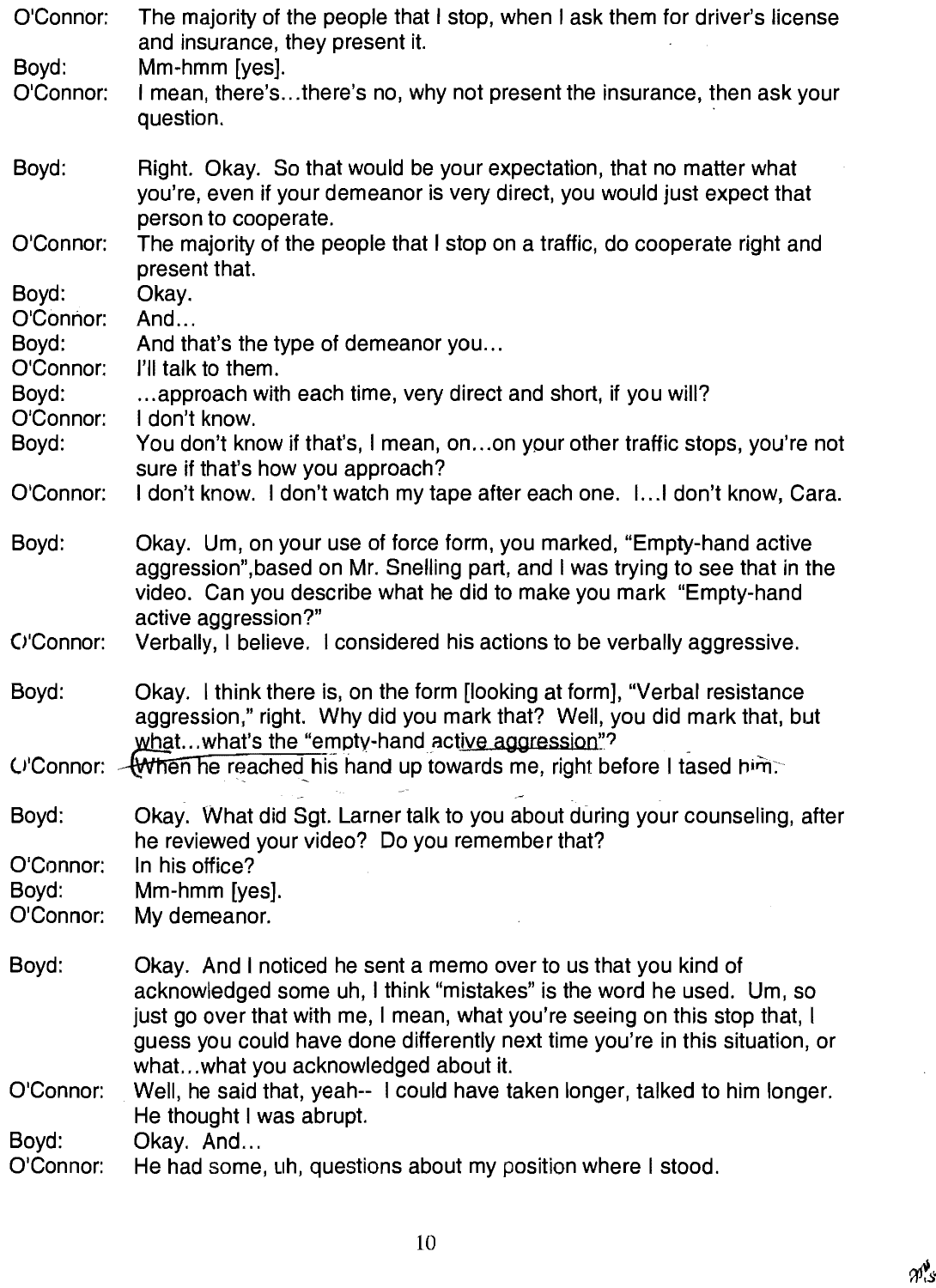| Boyd:<br>O'Connor:   | Mm-hrnm [yes]. And did you agree with him on those things?<br>I don't agree about not facing the driver. I agree that, yeah, I could have<br>talked to him longer. Maybe I did come across as abrupt. It's 1:10 in the<br>afternoon, and I have such as I hadn't eaten. And that is a problem<br>is you're, it makes you kind of edgy.<br>when you get $\blacksquare$ |
|----------------------|-----------------------------------------------------------------------------------------------------------------------------------------------------------------------------------------------------------------------------------------------------------------------------------------------------------------------------------------------------------------------|
| Boyd:<br>O'Connor:   | Okay.<br>So that may have played into it.                                                                                                                                                                                                                                                                                                                             |
| Boyd:                | Okay. That's good. I mean, I just want you to be able to explain yourself<br>and articulate.                                                                                                                                                                                                                                                                          |
| Murphy:              | From the video, and I have only seen it once, so bear with me. Was there<br>room to approach the vehicle from the passenger's side, and effect the<br>traffic stop?                                                                                                                                                                                                   |
| O'Connor:            | Yes.                                                                                                                                                                                                                                                                                                                                                                  |
| Murphy:              | Havehave you used that technique before?                                                                                                                                                                                                                                                                                                                              |
| O'Connor:            | I use that at night a lot. Uh, Sgt. Larner brought that up, and my thing<br>was, then, I'm talking across the passenger, and I can see that there's two<br>other people in there. And I have done with passengers in there, like on I-<br>35. Doing it on I-35, I had a truck stop, and he stopped on the line.                                                       |
| Murphy:<br>O'Connor: | Mm-hmm [yes].<br>So I had to park over, I wouldn't have walked up in the lane, so I walked<br>up, but I don't want to talk across a passenger.                                                                                                                                                                                                                        |
| Murphy:              | Would you suggest that approach to your troops on a busy roadway, if<br>they have room to approach from the passenger's side of the vehicle to do<br>SO                                                                                                                                                                                                               |
| O'Connor:            | Yes. It's                                                                                                                                                                                                                                                                                                                                                             |
| Murphy:              | So they're not in?                                                                                                                                                                                                                                                                                                                                                    |
| O'Connor:            | obviously, it's a lot safer. And at night                                                                                                                                                                                                                                                                                                                             |
| Murphy:<br>O'Connor: | Sure.<br>the same thing. They don't ever see you come up. Particularly, if<br>they're looking in their mirror, well, if you approach up there, so you can<br>come up it that way, if they are waiting for you at the left, or something,<br>you can see it.                                                                                                           |
| Murphy:<br>O'Connor: | Right.<br>I know DPS has used it for years.                                                                                                                                                                                                                                                                                                                           |
| Murphy:              | Yeah. Any reasonany reason this time, why you chose to approach<br>from the other side, instead of the passenger's side?                                                                                                                                                                                                                                              |
| O'Connor:            | Because both passengers were on that side.                                                                                                                                                                                                                                                                                                                            |
| Murphy:              | Uh-huh [yes].                                                                                                                                                                                                                                                                                                                                                         |
| O'Connor:            | For the same reason, I don't want to have to talk across them. I will, like I<br>said, with that-- I had a truck stop on the Interstate, uh, near 290 that just,<br>the shoulder's very narrow and he was too close to the line, so I went up<br>and. But like I said, I don't like to talk across a passenger. If it's loud, like                                    |

2019:1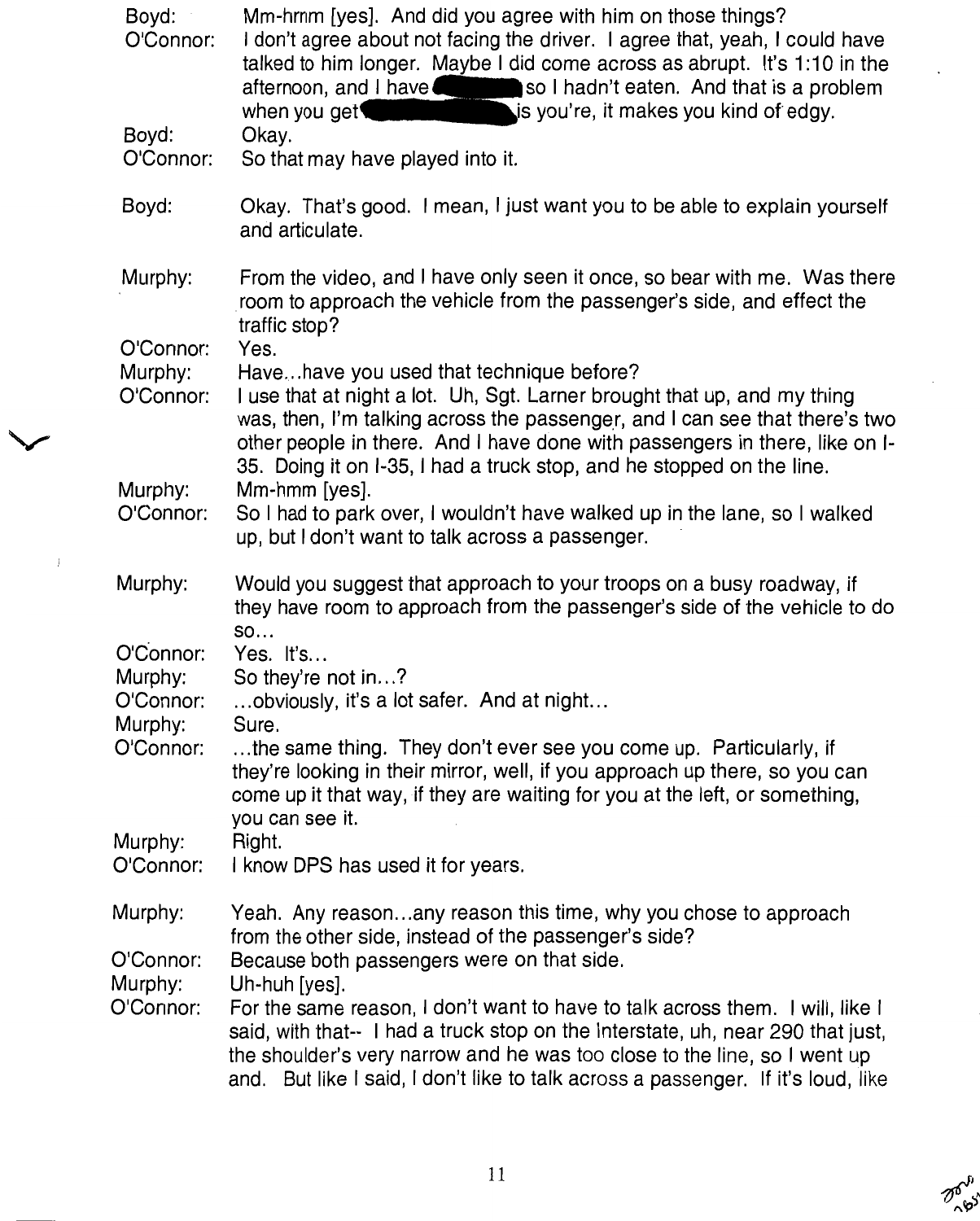|                                              | it was on this time, as it was on I-35, you have to lean into the vehicle<br>sometimes, andand then-- it is safer, uh, I'd agree.                                                                                                                                                                      |
|----------------------------------------------|--------------------------------------------------------------------------------------------------------------------------------------------------------------------------------------------------------------------------------------------------------------------------------------------------------|
| Murphy:                                      | Describe again for me, if you will, Corporal, why the use of force and why<br>tasing this person was necessary. In your mind, what was going through                                                                                                                                                   |
| O'Connor:                                    | your mind at that time?<br>I thought he'd pushed the door back towards me. He says the door hit him<br>when it was being shut. And then he started to reach up with his arm. I<br>didn't-- 1 I thought he was going to push me.                                                                        |
| Murphy:<br>O'Connor:                         | How close were you to him?<br>Two or three feet.                                                                                                                                                                                                                                                       |
| Murphy:<br>O'Connor:<br>Murphy:              | What were you trying to get him to do at point in time?<br>Move to the back of the vehicle, over to the grass shoulder, and I I told<br>him that. I told him to get out of the vehicle and move to the back. I told<br>him after I tased him, "Move to the back of the vehicle."<br>And was he moving? |
| O'Connor:                                    | No. He was, leaned up against the-- or, he took a couple, he steps out,<br>well, he stepped out towards me. But at first, when he first steps out, he's,<br>uh, got his back towards the vehicle, or almost touching the vehicle.                                                                      |
| Boyd:<br>O'Connor:                           | He stepped out from behind the door, basically, is what you're saying?<br>Right. And that's when I went to shut the door.                                                                                                                                                                              |
| Murphy:<br>O'Connor:<br>Murphy:<br>O'Connor: | What do you consider the definition of empty-hand act of aggression?<br>Coming towards, with empty hand, a push, a hit.<br>An attempted hit?<br>Yes.                                                                                                                                                   |
| Boyd:<br>Murphy:                             | Do you have something?<br>I'm good for now.                                                                                                                                                                                                                                                            |
| Boyd:<br>O'Connor:                           | Okay. It's 10:33. We're going to stop the tape for just a minute.<br>Okay.                                                                                                                                                                                                                             |
| [Break]                                      |                                                                                                                                                                                                                                                                                                        |
| Boyd:                                        | Okay. The time is 10:39 and we're back on tape. Um, to clarify, I mean<br>we can see it in the video, but the door did hit him when you pushed it<br>closed, correct?                                                                                                                                  |
| O'Connor:                                    | I I don't know that. He said it did.                                                                                                                                                                                                                                                                   |
| Boyd:<br>O'Connor:                           | Okay.<br>Uh, we watched it several times. It looks to me like it, from when I push it,<br>it shuts. I don't see it everI don't see it hitting him. He does move. He<br>twists to his left, forward to his left.                                                                                        |
| Boyd:<br>O'Connor:                           | We're going to<br>Yeah, I put it all the way back                                                                                                                                                                                                                                                      |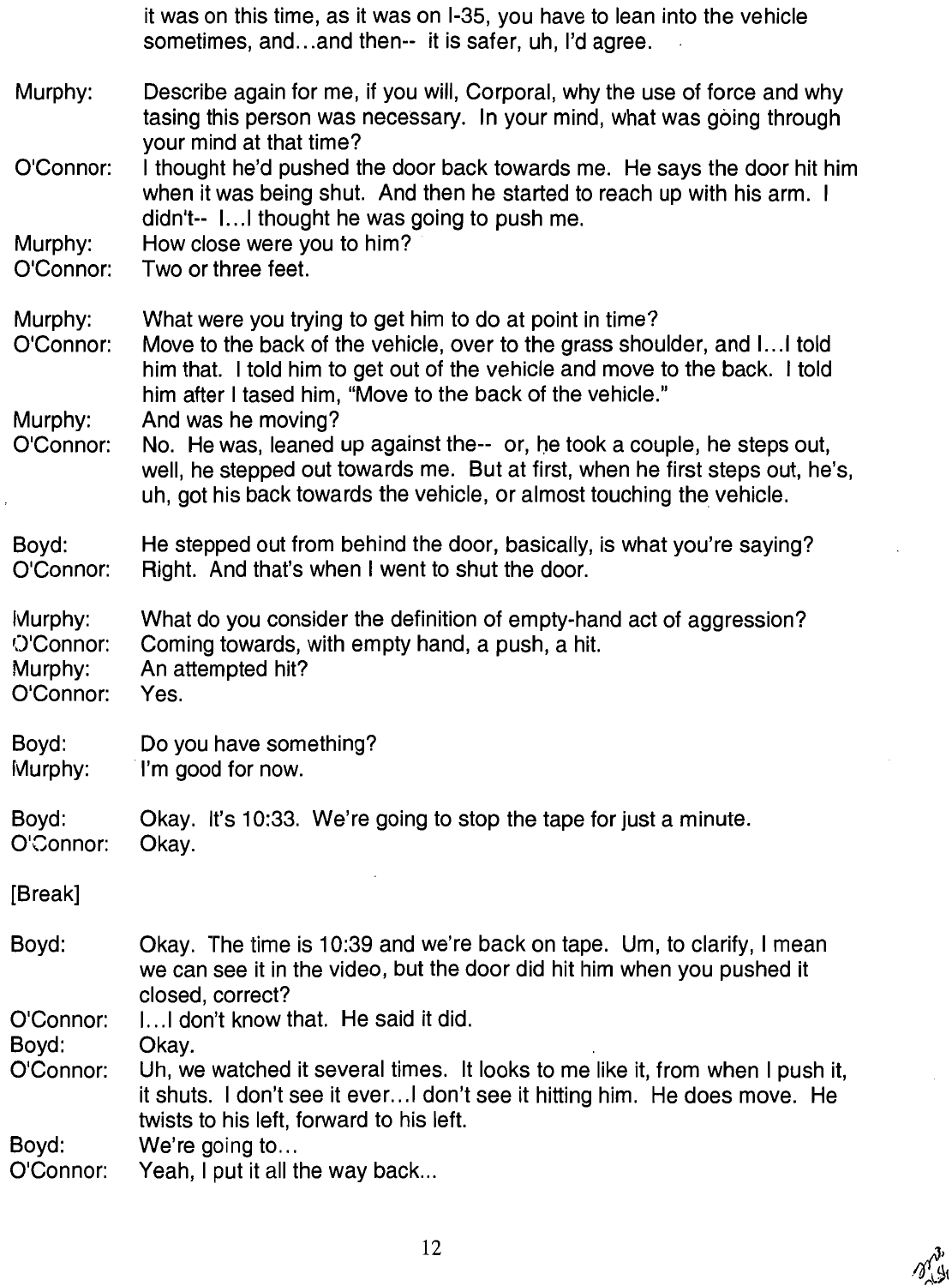| Boyd:                           | He rewound it. You might want to, once it goes in, Ken, can you fast-<br>forward it just a little bit, because it takes, there's a lot of-- it's the very first<br>thing on the tape, but there's a lot of blank tape before it. And Tom, I<br>just wanted to clarify that. Um, I'm not saying that it was your intention to<br>hit him with the door, but we just want to clear up that the door actually did<br>hit him so that he reacted to that. [Videotape plays] |
|---------------------------------|-------------------------------------------------------------------------------------------------------------------------------------------------------------------------------------------------------------------------------------------------------------------------------------------------------------------------------------------------------------------------------------------------------------------------------------------------------------------------|
| O'Connor:<br>Boyd:<br>O'Connor: | I mean, he, and he didn't take the exit there [watching tape]<br>Mm-hmm [yes].<br>And that can cause him-- why would you stop on the highway when we                                                                                                                                                                                                                                                                                                                    |
| Boyd:<br>O'Connor:              | passed an exit?<br>Well, and you know you can get on your P.A. and<br>We're already past it now. What am I going to tell him now? The next on<br>is at, uh, Southwest Parkway? [Videotape still playing]                                                                                                                                                                                                                                                                |
| Murphy:<br>Boyd:<br>O'Connor:   | Is that the tag back left?<br>Mm-hmm [yes].<br>And it's, like I said, it's not standing up. It was, it's laying down there.<br>When I'm pulling up, I told her I think this is the plate. [Video still playing].<br>At that time he says, no. [Video still playing]                                                                                                                                                                                                     |
| Boyd:                           | Okay. Um, so it looks like when the door closed, and probably just hit him<br>on the right arm, you know, he-- would you agree that that's, he was like,<br>"Whoa! What are you doing?"                                                                                                                                                                                                                                                                                 |
| O'Connor:                       | Yeah. I don't know what it was doing. But he told me later that the door<br>hit him. I told my sergeant that. I put it in the report, that that's what he<br>said he was doing.                                                                                                                                                                                                                                                                                         |
| Boyd:<br>O'Connor:              | Okay.<br>I reviewed the tape at the jail before I wrote my report, just from that little,<br>tiny screen, and I I couldn't really tell.                                                                                                                                                                                                                                                                                                                                 |
| Boyd:<br>O'Connor:<br>Boyd:     | Okay.<br>I reviewed it later, numerous times, with my sergeant, but<br>But was it                                                                                                                                                                                                                                                                                                                                                                                       |
| O'Connor:<br>Boyd:<br>O'Connor: | I don't remember the door hitting<br>your intention to hit him with the door<br>No.                                                                                                                                                                                                                                                                                                                                                                                     |
| Boyd:<br>O'Connor:              | when you pushed it closed. Okay.<br>I was trying to close the door to keep him out of the                                                                                                                                                                                                                                                                                                                                                                               |
| Boyd:                           | Okay. And when he raised his arm up, you know, you're in a position<br>where you took it as an aggressive act.                                                                                                                                                                                                                                                                                                                                                          |
| O'Connor:                       | Right. I tookI took him, even when the door apparently hit him, as an<br>aggressive act. I didn't know that the door had hit him. I see him stepping<br>towards me, and then he comes up with his arm again, that was, I think<br>two or three seconds. I mean it all flowed together at the time, and I<br>thought he was coming towards me, aggressively.                                                                                                             |

 $\bar{z}$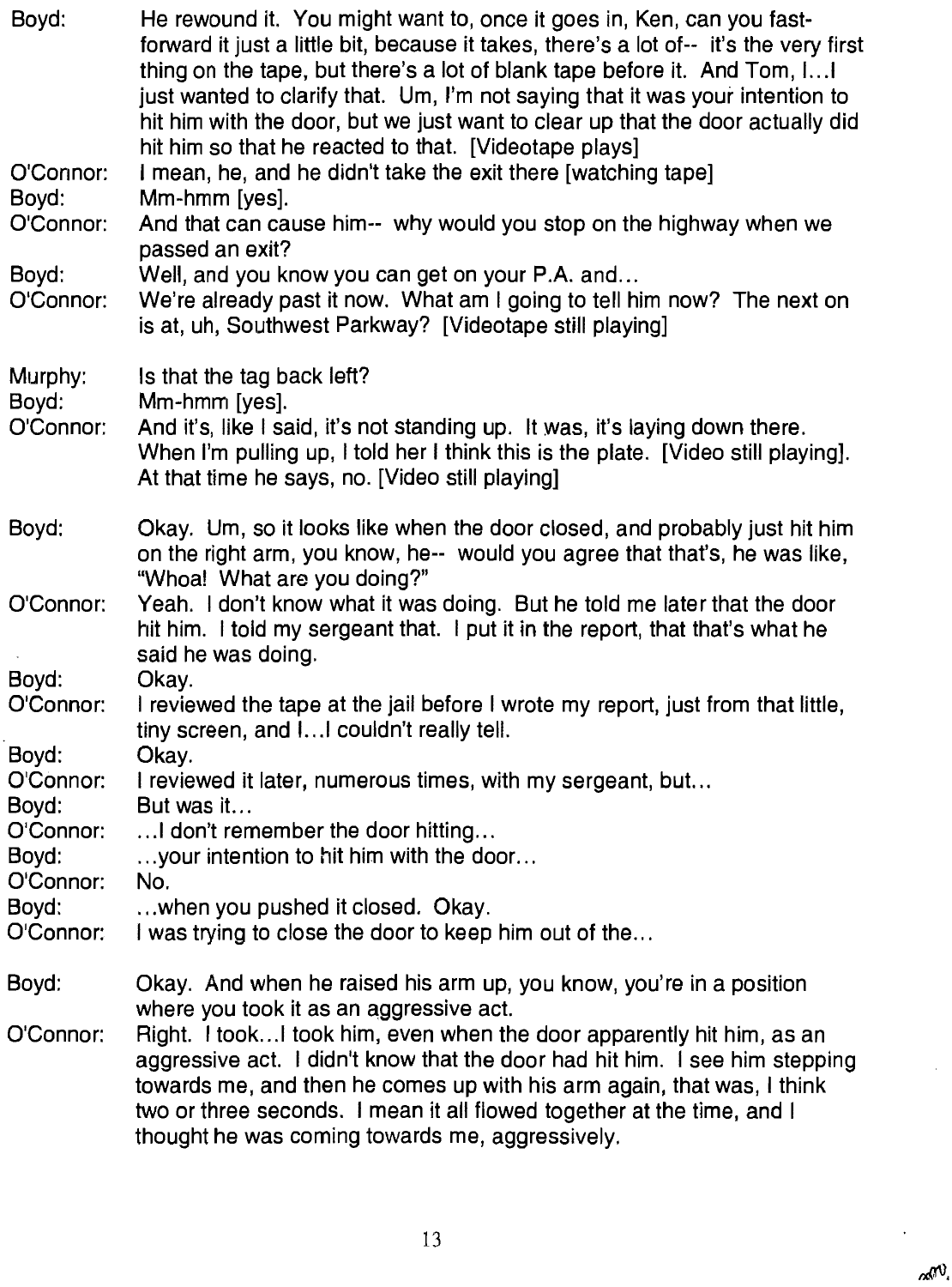- Boyd: Okay. Okay. Um, what we do now, just for an official response on record, is I'm going to read to you the allegations and then you can just give me your official response to it. "It is alleged that on that day, you may have used more force than necessary during the stop, which resulted in his arrest." What's your response to that?
- O'Connor: Boyd: From the way I perceived it at the time, I don't believe I did Okay.
- O'Connor: 1 thought he was aggressively coming towards me.
- Boyd: Okay. Um, and then it's also alleged that your use of force encounter may have been avoidable in light of, you know, established policies and procedures, and your training.

O'Connor: Nothing more specific?

Boyd: Um, basically, with your experience, do you think this use of force encounter could have been avoided?

- O'Connor: Anything is possible. Looking back on, in light of it, yes, maybe, now. Looking back after I watched the tape over and over, maybe I could have taken more time. Like I said, it was a busy day. I saw it as a very simple thing, a very simple traffic violation that could have been taken very, care of very quickly, had he presented his driver's license and insurance. We could have both been on our way.
- Boyd: Okay. Wel1, along those lines, if you encountered this again exactly the same, how would you do things differently?

#### O'Connor: Well, I'm definitely going to talk longer next time, and let the calls hold.

- Boyd: O'Connor Okay. Um, is there anything else that I haven't asked you, that you want to comment on or clarify, something that you want to add that would help? Well, besides what I have said, you know, the car didn't have plates on, I was concerned about this car, not having plates, passing a marked police taken more time.<br>thing, a very simp<br>of very quickly, ha<br>could have both b<br>Okay. Well, along<br>same, how would<br>Well, I'm definitely<br>Okay. Um, is ther<br>to comment on or<br>Well, besides wha<br>was concerned at<br>car. Concerned w<br>me won car. Concerned when he refused to give me his driver's license. It made on the car. I don't know
- Boyd: Well, let me say this, then, Tom. Since you have been able to look at it, and you've seen, you know, maybe you were too abrupt, does it make sense now why he was reacting the way he was? That you know, instead of just handing it over, he's like, "Whoa!" You know. It seemed like you were just kind of, "Just give it to me! Give it to mel" and he never had a chance to say...
- O'Connor: Boyd: 1'd.. .1'd explained to him. I don't see what presenting the drivers license and insurance has anything to do with the stop. Like I said, I continued to talk to him. I will continue to talk to someone. I mean, some people, by the time you're issuing the citation, they're still arguing it. Mm-hmm [yes].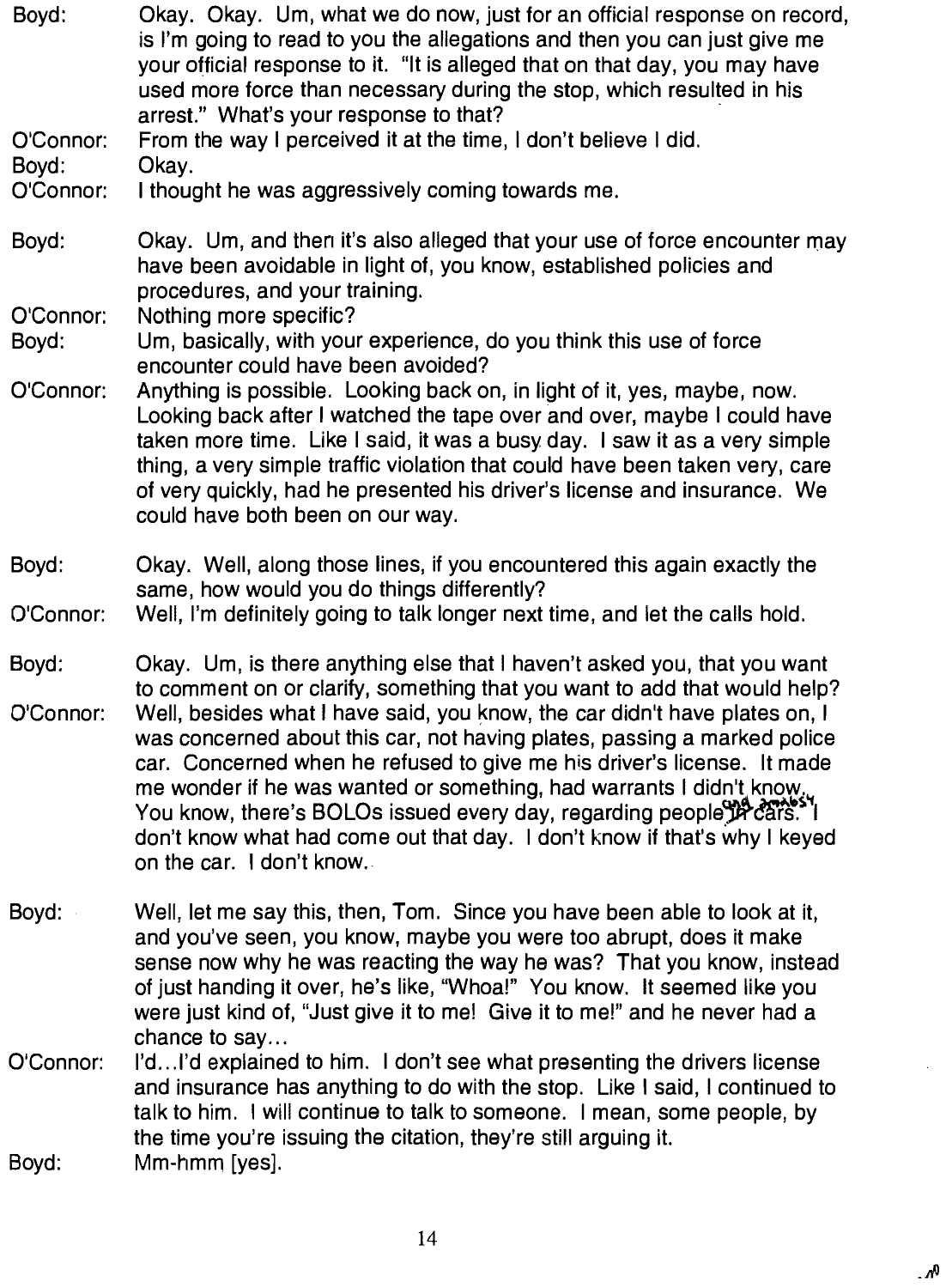| O'Connor:                                | And typically, what I say is, "We're not going to argue it. You're going to<br>receive a citation, and court is where you dispute. We're not going to<br>dispute it on the side of the road."                                                                                                                                                                                                                               |
|------------------------------------------|-----------------------------------------------------------------------------------------------------------------------------------------------------------------------------------------------------------------------------------------------------------------------------------------------------------------------------------------------------------------------------------------------------------------------------|
| Boyd:<br>O'Connor:<br>$\mathcal{E}$      | Right.<br>I don't-- if you've been stopped by a police officer for whatever reason,<br>state law says you're required to present your driver's license and<br>insurance.                                                                                                                                                                                                                                                    |
| Boyd:<br>O'Connor:                       | Mm-hmm [yes].<br>I mean, it doesn't say, "Until you're satisfied that they stopped you for a<br>valid reason." So he could argue with me all he wanted to, but he should<br>have presented his driver's license and insurance, is my just, I believe.                                                                                                                                                                       |
| Boyd:                                    | Okay. Um, and just in in our General Orders, we have a, it's under Code<br>of Conduct that, you know, we are required or expected to treat all people,<br>um, with patience, um, even when they're argumentative. Um, and I think<br>it even says, "In the face of extreme provocation, we're supposed to<br>maintain a patient demeanor," and I mean, do you think, in this case, that<br>you violated that General Order? |
| O'Connor:                                | What's the level of patience? I I don't know. I may have been a little<br>agitated, like I said,<br>eating lunch. I don't<br>know.                                                                                                                                                                                                                                                                                          |
| Boyd:<br>O'Connor:<br>Boyd:<br>O'Connor: | Okay. Do you carry things with you to combat that?<br>Yeah. Now, I carry granola bars.<br>Okay. But on that day you didn't have anything?<br>Well, I carry-- I mean, I have and I have                                                                                                                                                                                                                                      |
| Boyd:<br>O'Connor:<br>Boyd:              | Okay. Uh, did you have it that day?<br>Yes.<br>But you                                                                                                                                                                                                                                                                                                                                                                      |
| O'Connor:                                | I was going from call to call to call.                                                                                                                                                                                                                                                                                                                                                                                      |
| Boyd:<br>O'Connor:                       | Yeah.<br>I hoped that some time after one of those calls, I'd get to stop and eat. I<br>mean I didn't think it was appropriate in the middle of that. And I didn't<br>realize until I was watching the tape with my sergeant, that maybe that's<br>what it was.                                                                                                                                                             |
| Boyd:<br>O'Connor:                       | Mm-hmm [yes].<br>But there again, I wouldn't have walked back to my car to take a                                                                                                                                                                                                                                                                                                                                           |
| Boyd:                                    | Mm-hmm [yes]. Okay. Do you anything else [directing at Det. Murphy].                                                                                                                                                                                                                                                                                                                                                        |
| Murphy:                                  | Okay. Let me ask you something. If you, as a, basically a first-line<br>supervisor, not even as a corporal, if you had one of your troops in a<br>similar situation, and you viewed a similar stop, okay, would you be<br>concerned also, with theirtheir approach in maybe not using enough                                                                                                                                |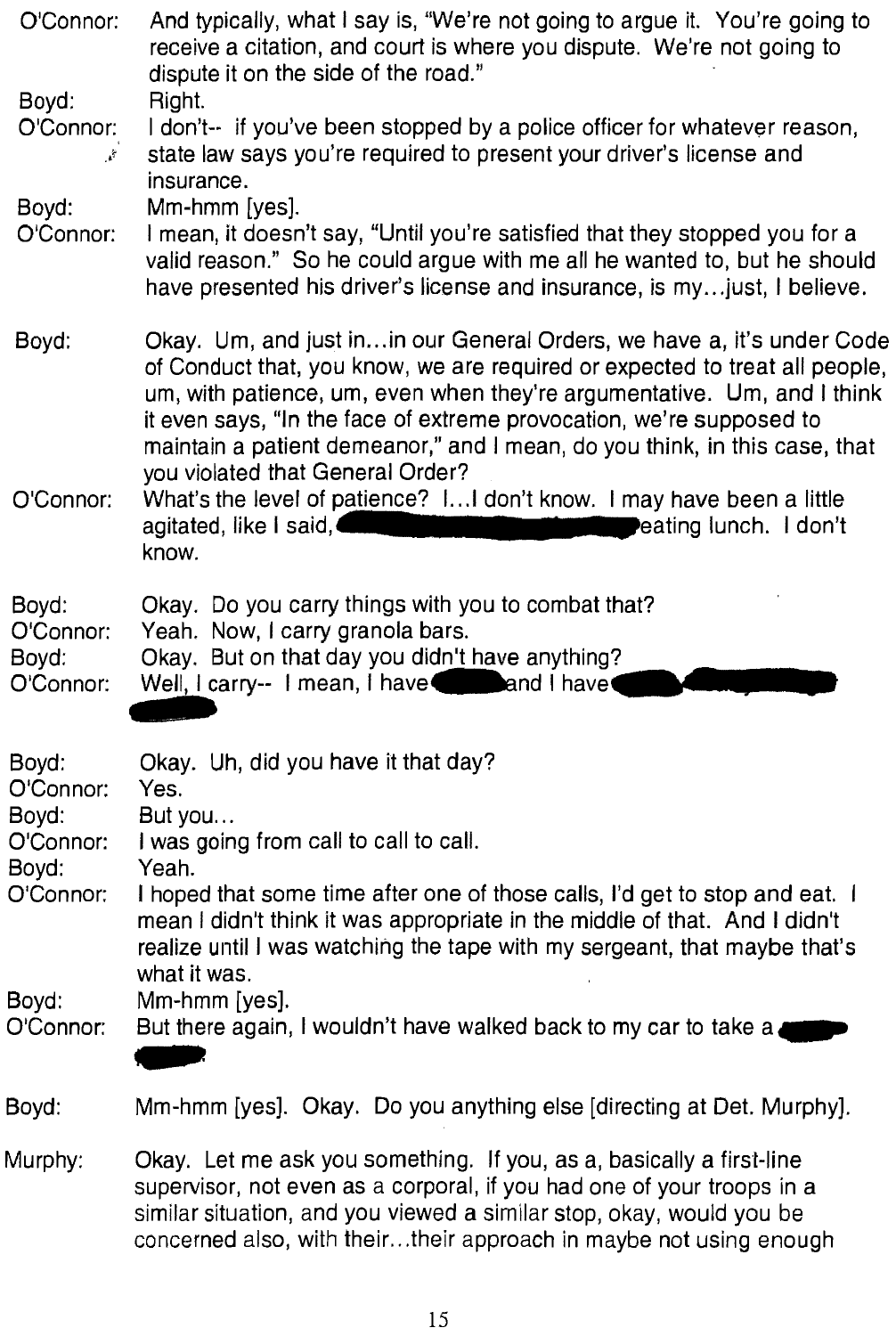patience, uh, to explain to this...this driver why...why you were stopping him, or giving him a little bit more of an explanation? Even though you already did explain to him why, some people we have to explain a little bit more. AS a supervisor, would you be concerned if you saw one of your troops act similarly to what you did on that day?

- O'Connor After today, yes. Or after this incident, yeah. Because I can tell you this is what's going to happen, or could happen. My belief before was use-- the person can argue with you all they want t0, but if they give you their driver's license and insurance, you can write the citation, you can let them cool off while you're back in your car. Some people stay outside the car, and write it, whatever. When you go back up, some people continue to argue it. There are people that leave that it still hasn't been resolved with them. And that, it's again, it's my belief is, "This is not the place to dispute it." You tell them why you stopped them, you tell them you're going to issue them a citation, a warning, or whatever. You try and explain it, you can watch my tapes. I always ask them, "Wou have any more questions." And like I said, some people still leave mad, but they realize they can talk to me all they want to. I've told them why I've stopped them. I've told them what action I'm going to take. Disputing is not going to change it. That'll happen in court. Some people are just not going to be satisfied, but...
- Murphy: Mm-hmm [yes]. Have you had other people before on other stops, initially refuse to give you their driver's license, and required a little more explanation?
- O'Connor Well, usually when they don't-- I can't recall something exactly or similar to this, usually when they don't, it's been my experience that they have warrants or their license is suspended or there's some reason why people are telling me they don't have any ID. I get them out, I handcuff them, pat them down, "This your wallet?" "Yes." I open the wallet, and there's a driver's license in there. They've got warrants or their license is suspended, typically, 99.9 percent of the time.
- Murphy: So in that 99.9 percent of the time that...that they don't give you an ID or say they don't have one, they're still kind of argumentative, or are they just saying, "N0, I don't have an ID," or "N0, I'm not going to give you one," or do you spend a little more time talking to them?
- O'Connor: Well, some of the times, they don't...they don't have a driver's license, or they don't have it, they don't have a license or an ID, don't have any kind of picture ID, I have them get out of the car and I handcuff them until I find out who they are
- Murphy: So that's your procedure every time somebody says, "N0, I'm not giving you my driver's license," or they don't have an ID?

O'Connor: Right. And in this case...

- Murphy: You get them out and handcuff them?
- O'Connor: ...there again, that's why I'm trying to get him to the back of the car.

Murphy: Mm-hmm [yes].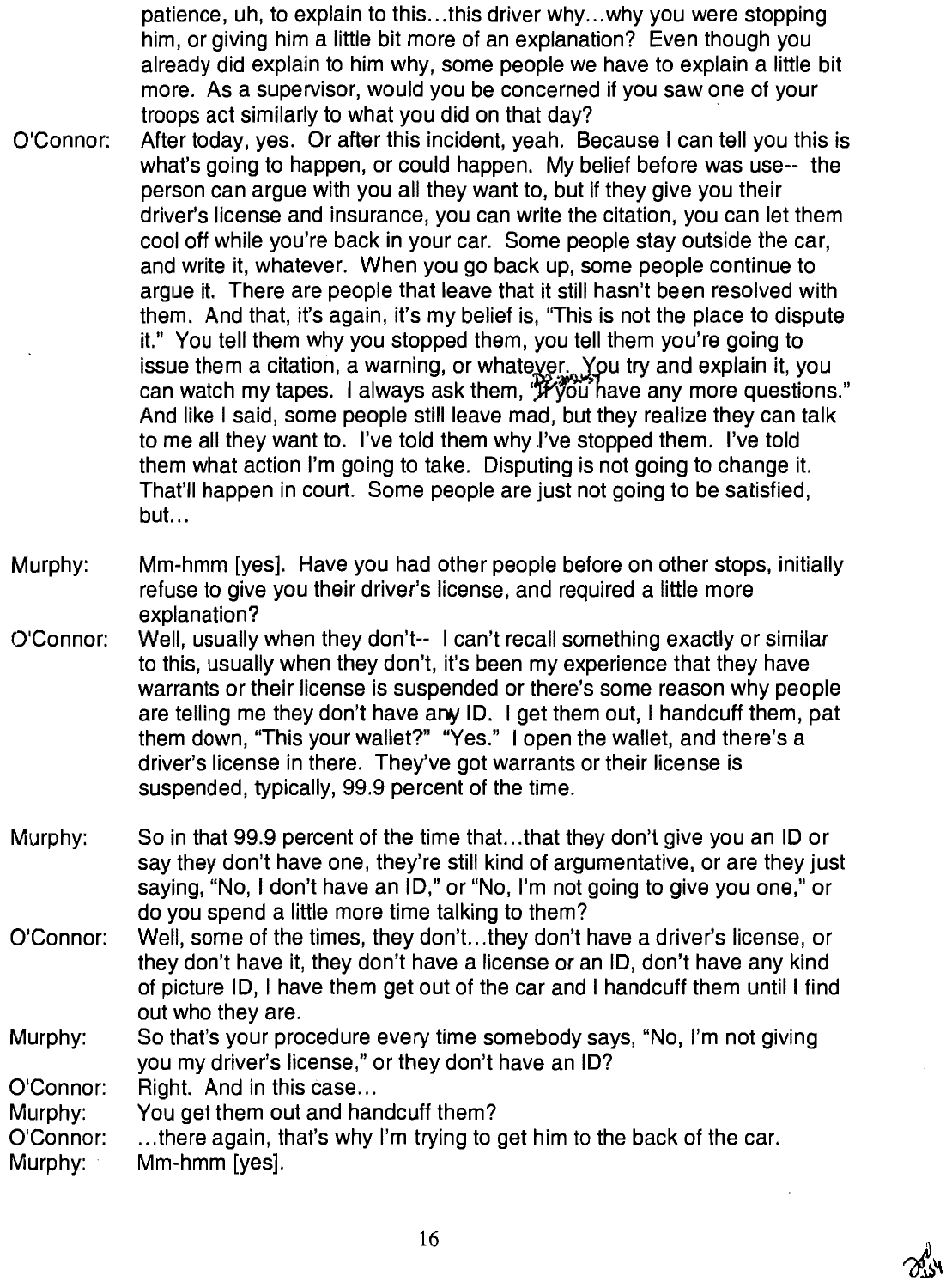I don't know if for whatever reason, that he doesn't want the people in the O'Connor: car to know who he is, or whatever, I get him in the back. Sometimes that will de-escalate. Now he doesn't have to put up the front. He can come out and tell me, "Hey. That's my girlfriend. I don't want her to know my real name," whatever. It gives him a chance. If he doesn't want to ID himself still, then I can go up and talk to the passengers; "Do you know-who is this person out of the car?" "That's my brother." "What's his name?" "I don't know." Or, they'll tell you his name. Or they'll tell you a name that he told you to tell them. There again, if the driver gives me one name and they give me another. I know something's up again. I mean it's just, you separate them. I try and identify the driver. If he won't. I try and get the passengers to identify him, find out who the car's registered to.

#### So was that your intent when you asked him to get out of the car? Murphy:  $Yes.$   $\rightarrow$ O'Connor:

- Murphy: And was that going through your mind when you said, "Either give me your driver's license and insurance, or get out of the car?"
- Right. All I'm doing is trying to identify him. And I took it from the O'Connor: passenger, which apparently was his mother, that he had one, because she says, "Give him your driver's license, Darryl," or I quess, she says the first thing to him, "Give him your driver's license," and he says, "No." So at that point, I'm believing, "Well, at least he maybe has one, but he's refusing to give it to me." It made me wonder why. Is he wanted? Is he suspended? I don't know what.
- Murphy: Have you attended any training in verbal judo? They have a class. It's called Verbal Judo. Or have you attended any of that training? I went to one, something like that. I don't remember what it was called. O'Connor: but they show a tape on there, the one from Maine, where the guy is just velling and screaming, and tears the ticket up. I don't know. It was a class. Some doctor came and presented it. I don't know if it's, I don't know if it's called Verbal Judo, but it was something along those lines. Murphy: Similar to that?

O'Connor: Mm-hmm [yes]. Boyd: Okay. Training...? Murphy: Yeah. And I went through this training, The Use of Force, the Court of O'Connor: Public Opinion, or something. It's got a thing in there about a similar situation, where a guy's uncooperative like that and is tased. This is the case.

Murphy: Is that the most recent class, taught by Todd Bircher?

O'Connor: Mm-hmm [yes]. Yeah.

Murphy: This year?

Right. It started out for supervisors and now it's been made available for O'Connor: everybody.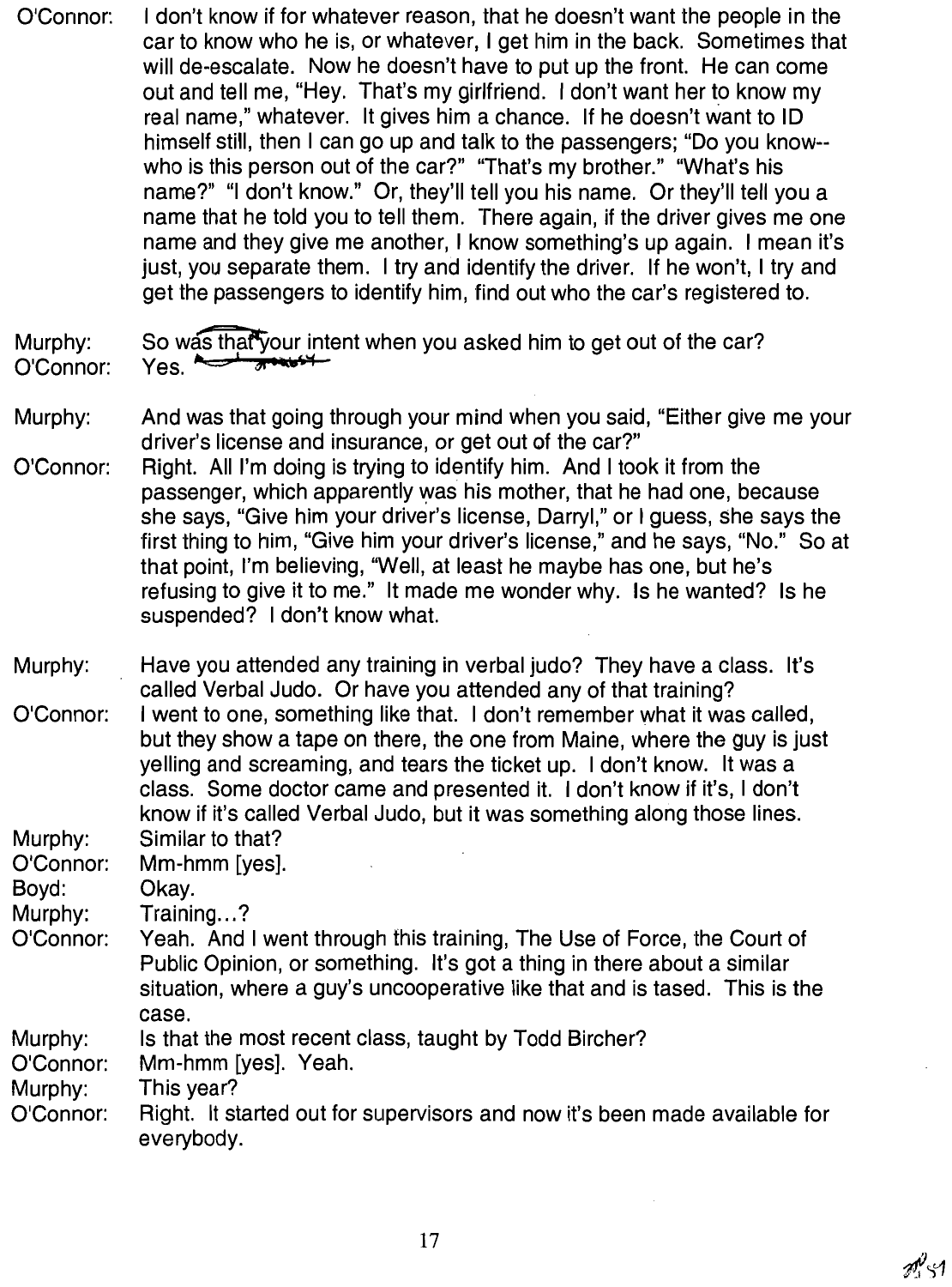| Boyd:<br>O'Connor:                       | Okay. Well, we'll-- do you want me to keep this for the case jacket?<br>Yeah, I do.                                                                                                                                                                                                                                                                                                                                                                                                                                                                                                                                                                                                                                                                                                                                                    |
|------------------------------------------|----------------------------------------------------------------------------------------------------------------------------------------------------------------------------------------------------------------------------------------------------------------------------------------------------------------------------------------------------------------------------------------------------------------------------------------------------------------------------------------------------------------------------------------------------------------------------------------------------------------------------------------------------------------------------------------------------------------------------------------------------------------------------------------------------------------------------------------|
| Boyd:<br>O'Connor:<br>Boyd:<br>Murphy:   | Okay.<br>Have you all been to this?<br>Yeah.<br>Yes.                                                                                                                                                                                                                                                                                                                                                                                                                                                                                                                                                                                                                                                                                                                                                                                   |
| Boyd:<br>O'Connor:                       | We went to the inaugural one, I guess.<br>I thought I was the one that went to the inaugural. There's a thing in<br>here                                                                                                                                                                                                                                                                                                                                                                                                                                                                                                                                                                                                                                                                                                               |
| Boyd:<br>O'Connor:<br>Boyd:<br>O'Connor: | Well, they've<br>one of the slides so<br>presented it to Internal Affairs first, I guess.<br>244, and then that's somewhere along in here, where that comes out.                                                                                                                                                                                                                                                                                                                                                                                                                                                                                                                                                                                                                                                                       |
| Boyd:<br>Male:<br>Boyd:<br>Male:         | Okay. And I actually have-- well<br>Yes.<br>$\dots$ if $\dots$<br>Go ahead. That's a copy.                                                                                                                                                                                                                                                                                                                                                                                                                                                                                                                                                                                                                                                                                                                                             |
| Boyd:<br>O'Connor:                       | Yeah. Let me keep this, because I think ours was different. Because they<br>His inclear(!) and I went right before or right after this. I think it was right after a suicide. I<br>2657<br>went in November, I think.                                                                                                                                                                                                                                                                                                                                                                                                                                                                                                                                                                                                                  |
| Boyd:<br>O'Connor:                       | Okay. All right. Um, the last thing I need to tell you is that we'll transcribe<br>this tape and when it comes back, you'll be asked to come back in and<br>review it and sign it, and make any corrections that need to be made, and<br>then that will be your formal statement for the case jacket.<br>All right.                                                                                                                                                                                                                                                                                                                                                                                                                                                                                                                    |
| Boyd:                                    | Okay. If you have any additional information or comments at that time, we<br>can get them on the record, as well. Um                                                                                                                                                                                                                                                                                                                                                                                                                                                                                                                                                                                                                                                                                                                   |
| Murphy:                                  | And I have one more thing. Just very quick. I'm sorry. You had said that<br>you'd be concerned if you saw one of your troops, uh, in a similar situation<br>and they acted the same way. What would you advise to them be?                                                                                                                                                                                                                                                                                                                                                                                                                                                                                                                                                                                                             |
| O'Connor:                                | Slow down. Yep, I I could have stayed there longer and talked to that<br>guy, could have asked him more times. I could have asked another<br>officer-- I know there was nobody available in David. When I made the<br>traffic stop, I heard Dispatch ask for a unit to come back me up. Nobody<br>responded. I knew there was nobody in David. I knew there was nobody<br>in IDA. I knew there was nobody in Baker. Hopefully, she was checking<br>for the surrounding. I could again have told her, "I need a 75," or, "Who is<br>my 75?" Checked on if they're coming. I was trying to clear up, uh,<br>considered possibly--like I said, I was concerned because there weren't,<br>the plates weren't on the car. He passed me. Uh, I was concerned. He<br>wouldn't give me an ID. But I want to get on my other calls. I wanted to |